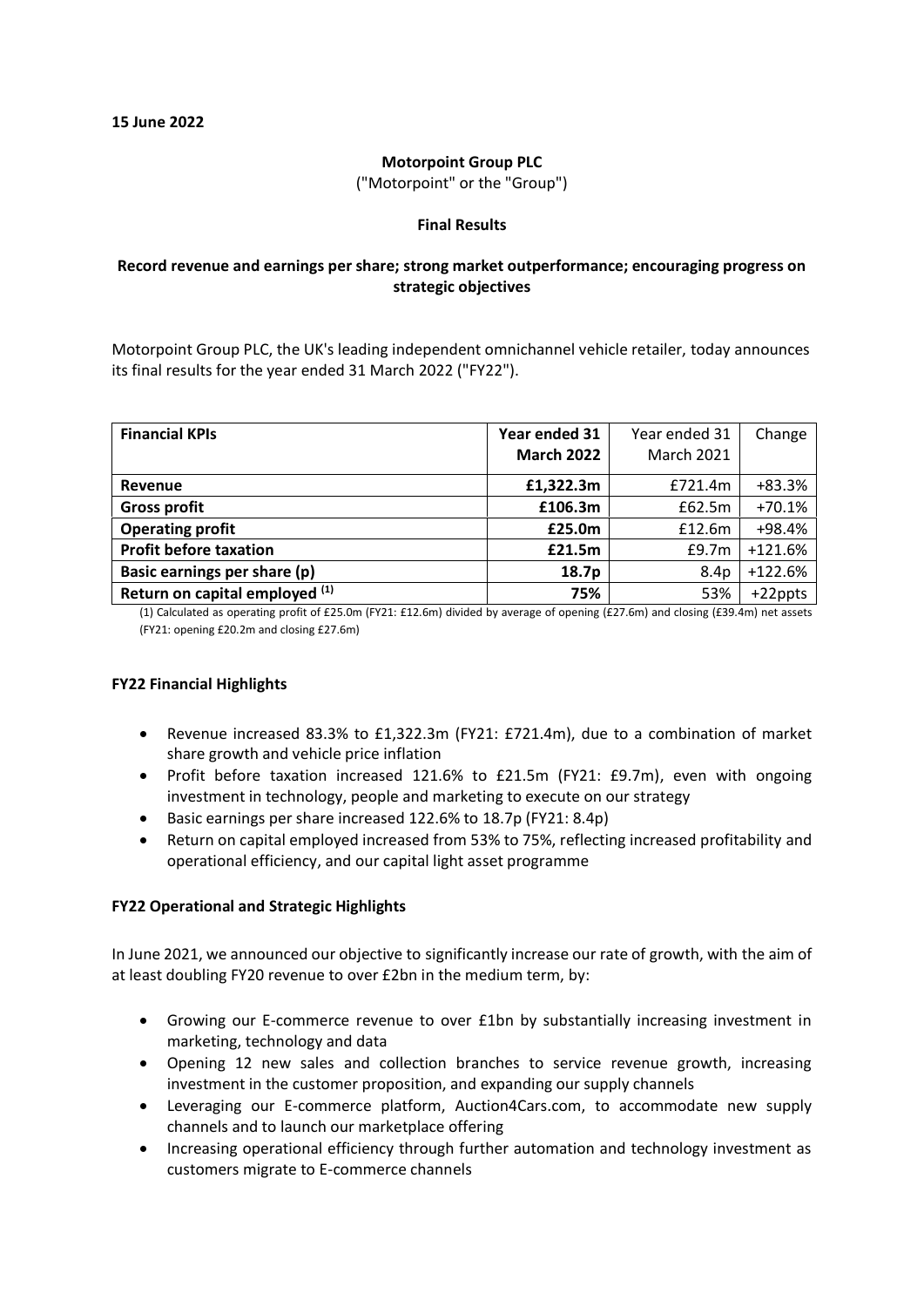The Group had a very successful year, both in terms of delivering excellent operating results and progressing on its strategic objectives.

| <b>Operational KPIs</b>                                  | Year ended<br>31 March<br>2022 | Year ended 31<br><b>March 2021</b> | Change      |
|----------------------------------------------------------|--------------------------------|------------------------------------|-------------|
|                                                          |                                |                                    |             |
| Market share (0-4 year old)                              | 3.1%                           | 2.4%                               | +0.7ppts    |
| Average market share within 30 min drive                 | 7.7%                           | 5.5%                               | $+2.2$ ppts |
| time of branch                                           |                                |                                    |             |
|                                                          |                                |                                    |             |
| Revenue                                                  | £1,322.3m                      | £721.4m                            | $+83.3%$    |
| Retail                                                   | £1,112.3m                      | £593.8m                            | +87.3%      |
| Wholesale                                                | £210.0m                        | £127.6m                            | $+64.6%$    |
| <b>E-commerce revenue</b>                                | £624.9m                        | £437.1m                            | $+43.0%$    |
|                                                          |                                |                                    |             |
| <b>Vehicles sold</b>                                     | 97.7k                          | 67.5k                              | $+44.7%$    |
| Retail                                                   | 62.9k                          | 43.1k                              | +45.9%      |
| Wholesale                                                | 34.8k                          | 24.4k                              | $+42.6%$    |
|                                                          |                                |                                    |             |
| Days in stock                                            | 54                             | 67                                 | $-13$ days  |
| Retail gross profit per unit                             | £1,446                         | £1,254                             | $+15.3%$    |
| <b>Customer acquired vehicles</b>                        | 11.3k                          | 3.6k                               | +213.9%     |
| Customer acquisition cost per retail unit <sup>(1)</sup> | £300                           | £163                               | $+£137$     |
| People cost per retail unit <sup>(1)</sup>               | £552                           | £594                               | $-E42$      |
| Number of market locations (at year end)                 | 17                             | 14                                 | $+3$        |
| <b>Stocking facility</b>                                 | £195.0m                        | £106.0m                            | $+£89.0m$   |

(1) Total marketing cost/ people cost per retail unit sold

Sales Momentum

- Group share of the 0-4 year old market was 3.1% (FY21: 2.4%). The Q4 FY22 share was 3.4% (Q4 FY21: 1.9%)
- Clear correlation between market share and unprompted brand awareness

Digital Growth and New Capabilities

- E-commerce revenue grew to £624.9m (FY21: £437.1m) with 60% of overall unit volumes coming from online channels demonstrating the strength of the Group's E-commerce offering and transformation to a digitally led business
- Auction4Cars.com successfully upgraded to operate as a digital marketplace with third party vendors now active
- Successful launch of fully automated digital first consumer car buying service. During FY22 17.9% of retail vehicles sold were sourced directly from consumers (including part exchange) (FY21: 8.3%)
- Website traffic improved by 15% year on year, with improvements across a full range of online marketing metrics, with unsubscribe rates dropping further to just 0.1%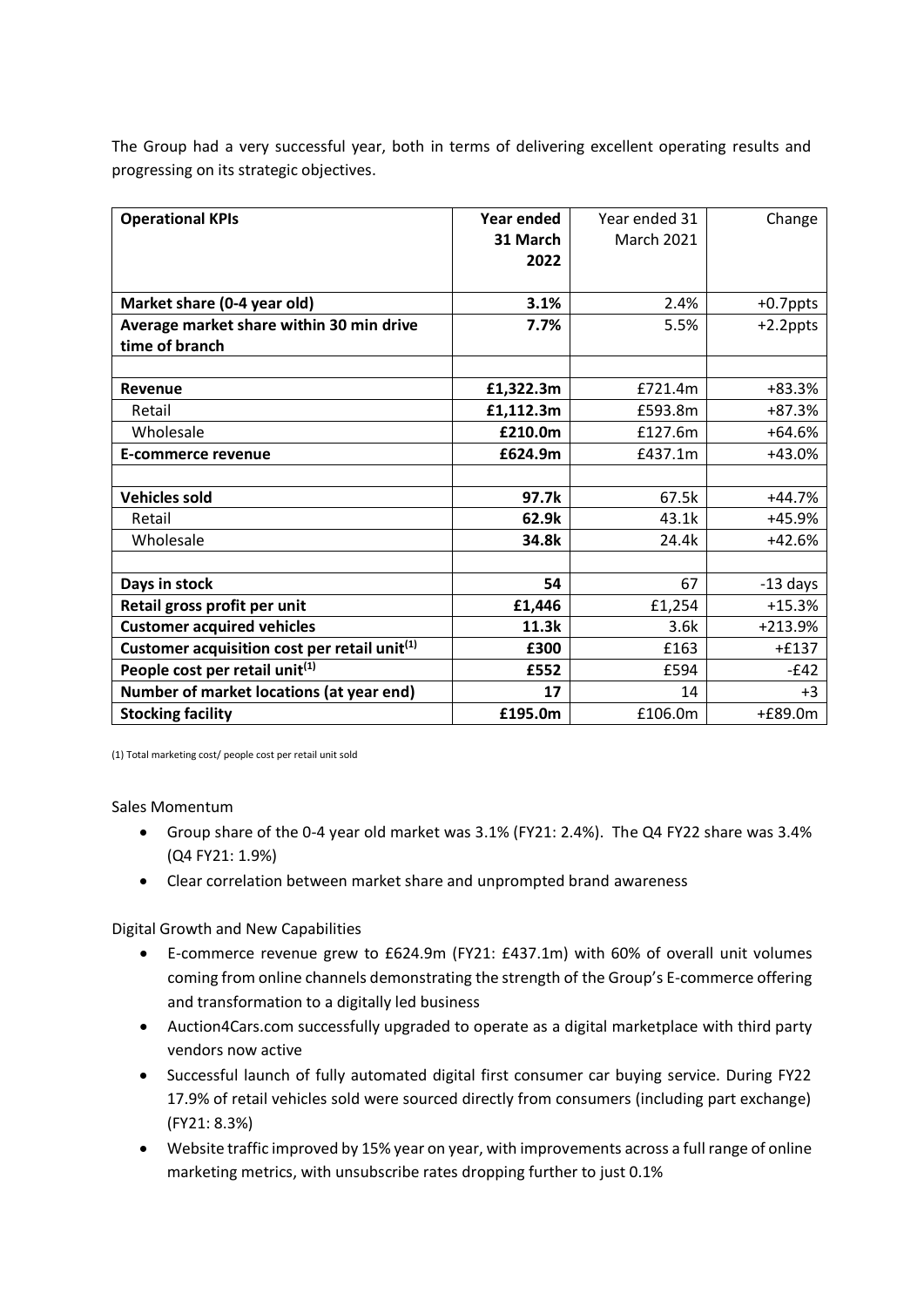• Significant capability upgrades in the period, and associated investment in people, technology and marketing with increased use of A.I. helping to influence buying patterns and create customised marketing campaigns

Extending Infrastructure Scale

- Three new market area locations opened in strategically significant regions (Manchester, Maidstone and Portsmouth), taking the total number to 17, with further locations secured post year end. Our new branch programme is capital light
- Motherwell preparation centre opened during August 2021, which adds more than 20,000 units to retail capacity; retail preparation capacity now in excess of 120,000 units per annum (on a single shift basis)

Stakeholder Excellence

- Net Promoter Score ('NPS') further improved to a record 84 (H2 FY21: 83)
- Placed in the Top 100 for the eighth successive year in The Best Large Companies to Work for, and again placed Number One in the Automotive sector
- Established ESG Committee to be chaired by Non-Executive Director Adele Cooper and launched what we believe is an industry leading initiative, purchasing carbon credits to completely offset the first year of emissions for each vehicle sold by Motorpoint

As a result of our strong performance in key strategic areas, the Group has made good progress towards its target of delivering £2bn of total annual revenue in the medium term as well as the other strategic targets set out last year.

# **Outlook**

The impacts of rising inflation and worldwide vehicle supply chain challenges are likely to continue to affect our markets and all industry participants. In general, rising inflation is putting increasing pressure on discretionary spending power and consumer sentiment, and this position has worsened since the start of our new financial year. This is very likely to reduce overall sales and transactions in our markets. Further, supply chain shortages will continue to limit new car production in the near term, which in turn constrains the supply of used cars that fit our nearly new criteria. The precise extent to which these factors will impact consumer behaviour and our markets is increasingly difficult to predict.

At the same time, the used car market is evolving rapidly and becoming more complex. Many traditional competitors are changing their models, refocusing and diversifying, while several other large and well-capitalised players are entering our markets and competing aggressively, albeit not all of them are proving successful business models. The Board sees further consolidation as likely over time as changing market dynamics continue to play out.

Within the context of this uncertain environment and evolving competitive landscape, Motorpoint has continued to perform strongly and made substantial progress towards its medium term strategic goals. We have a strong track record of gaining market share in difficult times, since price leadership is crucial and continues to serve us well, both now and will continue to do so in the future. We have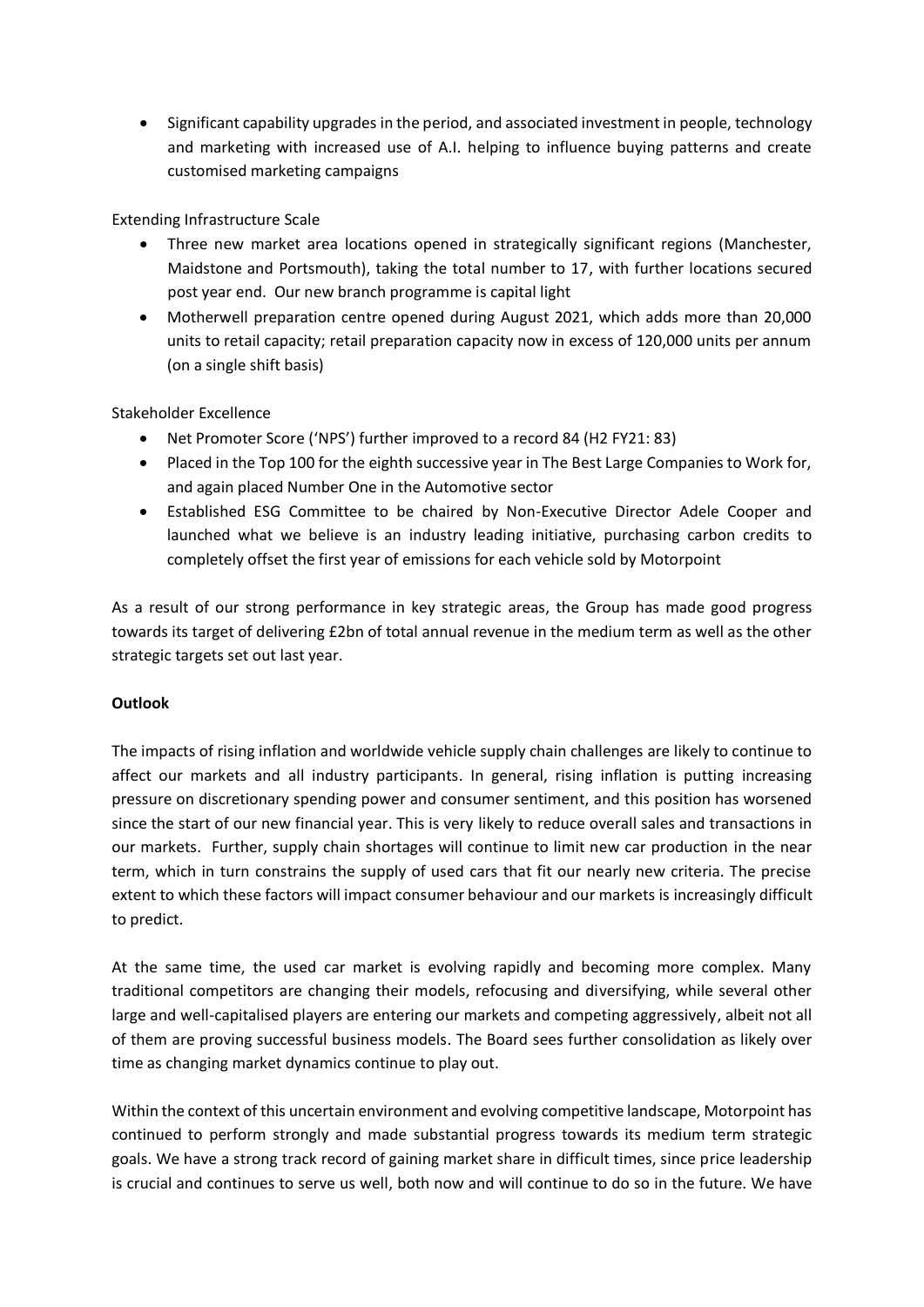demonstrated that our strategy is working and will continue to invest in our customer proposition in order to gain market share in a relatively weakened competitive landscape. Given the Group's proven track record of profitability and proactively responding to market conditions, alongside our capital light model and robust balance sheet, the Board is confident in its decision to continue to progress towards its medium term strategic goals. This continued investment, much of which is variable and hence adaptable to market conditions, will position the Group in a stronger position with a bigger market share when the current macro headwinds subside.

# **Mark Carpenter, Chief Executive Officer of Motorpoint Group PLC commented:**

"Motorpoint is a unique business with world class capabilities and knowledge in the used car ecosystem. We have always successfully adapted our business to meet every challenge and remain profitable since our inception 24 years ago. I am extremely pleased with the progress we have made on our medium term strategic objectives and am convinced Motorpoint will be a winner in these rapidly evolving markets.

We are building a market leader with a disciplined operating culture, and we are confident in the plan we laid out a year ago. Despite the ongoing uncertainty, we will continue to invest in our business with the consumer front of mind, in order to realise our long term ambition of increased market share through price leadership, while remaining profitable.

Our team continue to inspire me with their passion for our business and our customers and I'd like to thank them for building such an impressive business. We have achieved significant growth and market share gains in the year; our price leadership, strong customer service and focus on maintaining a highly engaged team will continue to substantially grow the business in the years ahead."

# **Analyst & investor webinar**

There will be a webinar for sell-side analysts and investors at 9:30am BST today, the details of which can be obtained from FTI Consulting via motorpoint@fticonsulting.com.

# **Enquiries:**

# **Motorpoint Group PLC** via FTI Consulting

Mark Carpenter, Chief Executive Officer Chris Morgan, Chief Financial Officer

**FTI Consulting (Financial PR)** Alex Beagley 020 3727 1000 Sam Macpherson Harriet Jackson Amy Goldup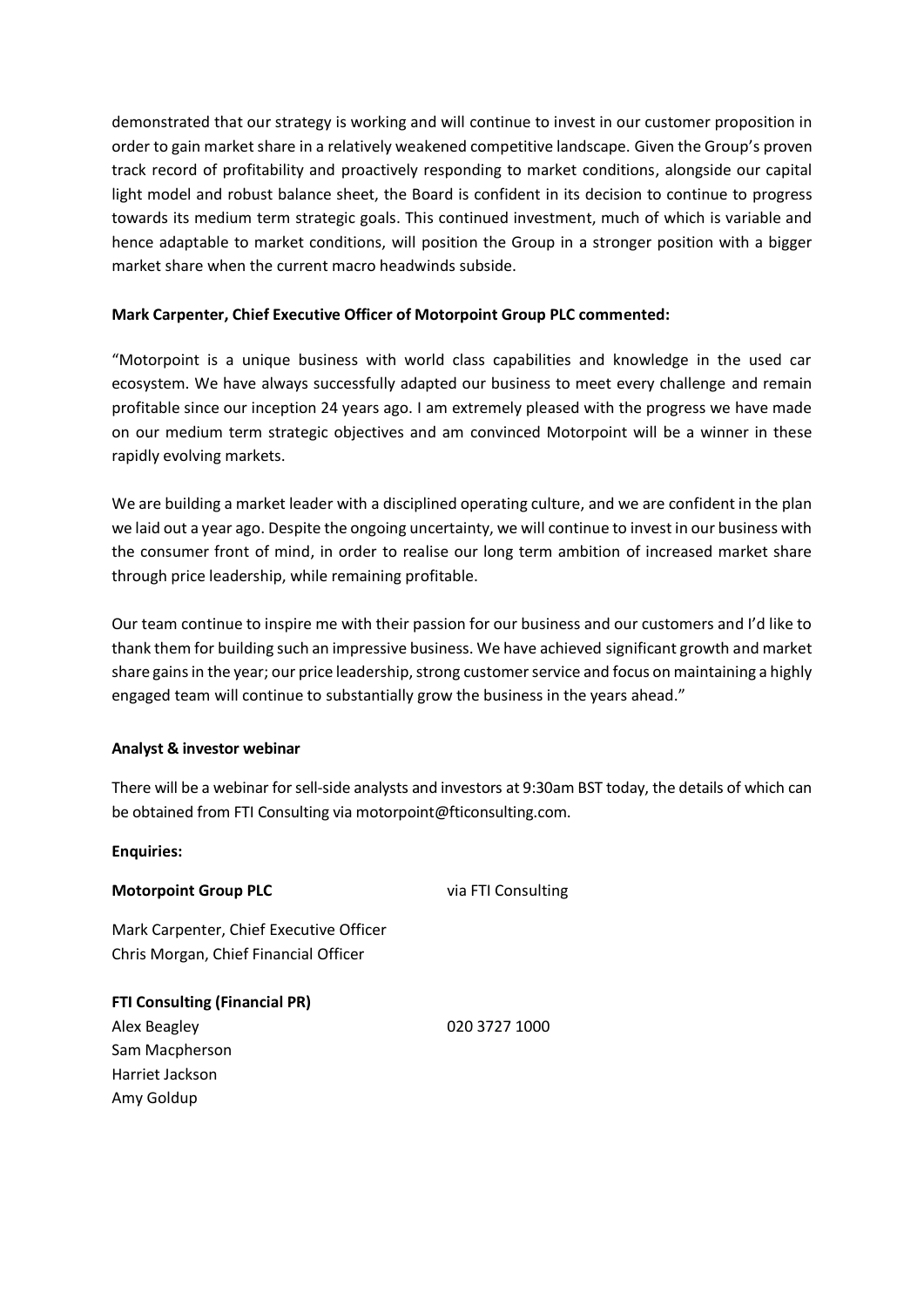**Inside information:** This announcement contains inside information as defined in Article 7 of the retained EU law version of the Market Abuse Regulation No 596/2014 ("UK MAR") and has been announced in accordance with the Company's obligations under Article 17 of UK MAR.

**Forward looking statements:** The information in this release is based on management information. This report includes statements that are forward looking in nature. Forward looking statements involve known and unknown risks, assumptions, uncertainties and other factors which may cause the actual results, performance or achievements of the Group to be materially different from any future results, performance or achievements expressed or implied by such forward looking statements. Except as required by the Listing Rules and applicable law, the Company undertakes no obligation to update, revise or change any forward looking statements to reflect events or developments occurring after the date of this report.

# **Notes to editors**

Motorpoint is the UK's leading independent E-commerce led omnichannel vehicle retailer, focused on giving retail and trade customers the easiest, most affordable and seamless way of buying, selling and financing their car whether online, in-store or a combination of both. Through its leading B2C platform Motorpoint.co.uk and UK network of 17 sales and collection branches, the Group provides an unrivalled offering in the nearly new car market, where consumers can effortlessly browse, buy or finance their next car and collect or have it delivered directly to their homes. Motorpoint's purely online wholesale platform Auction4Cars.com sells vehicles into the wholesale B2B market that have been part exchanged by retail customers, or purchased directly from them by the Group as part of its online car buying service. Motorpoint's diversified business model, underpinned by its established brand, industry leading technology and sophisticated marketing infrastructure, always delivers the best choice, value, service and quality for customers. The Group is proud to have been recognised for eight consecutive years as one of the Top 100 Best Companies to Work For and for the second consecutive year the Number One in the Automotive sector.

# **Chair's statement**

# **Introduction**

During my first few months as Chair, I have spent time with fellow Board members and the Senior Leadership Team, immersing myself in the Head Office and across the branch network, as well as the UK used car industry more generally. I have been incredibly impressed by what I have seen so far. There is no doubt that Motorpoint is a responsible, well operated and profitable business, with unparalleled expertise in the UK's used car market.

These are important assets in the current environment and provide solid foundations to support our emerging plans for long term growth.

# **Ambition, opportunity and execution**

It was Motorpoint's ambition and the scale of the market opportunity that initially attracted me to the business. The Group has seen significant changes to car buying expectations as consumersincreasingly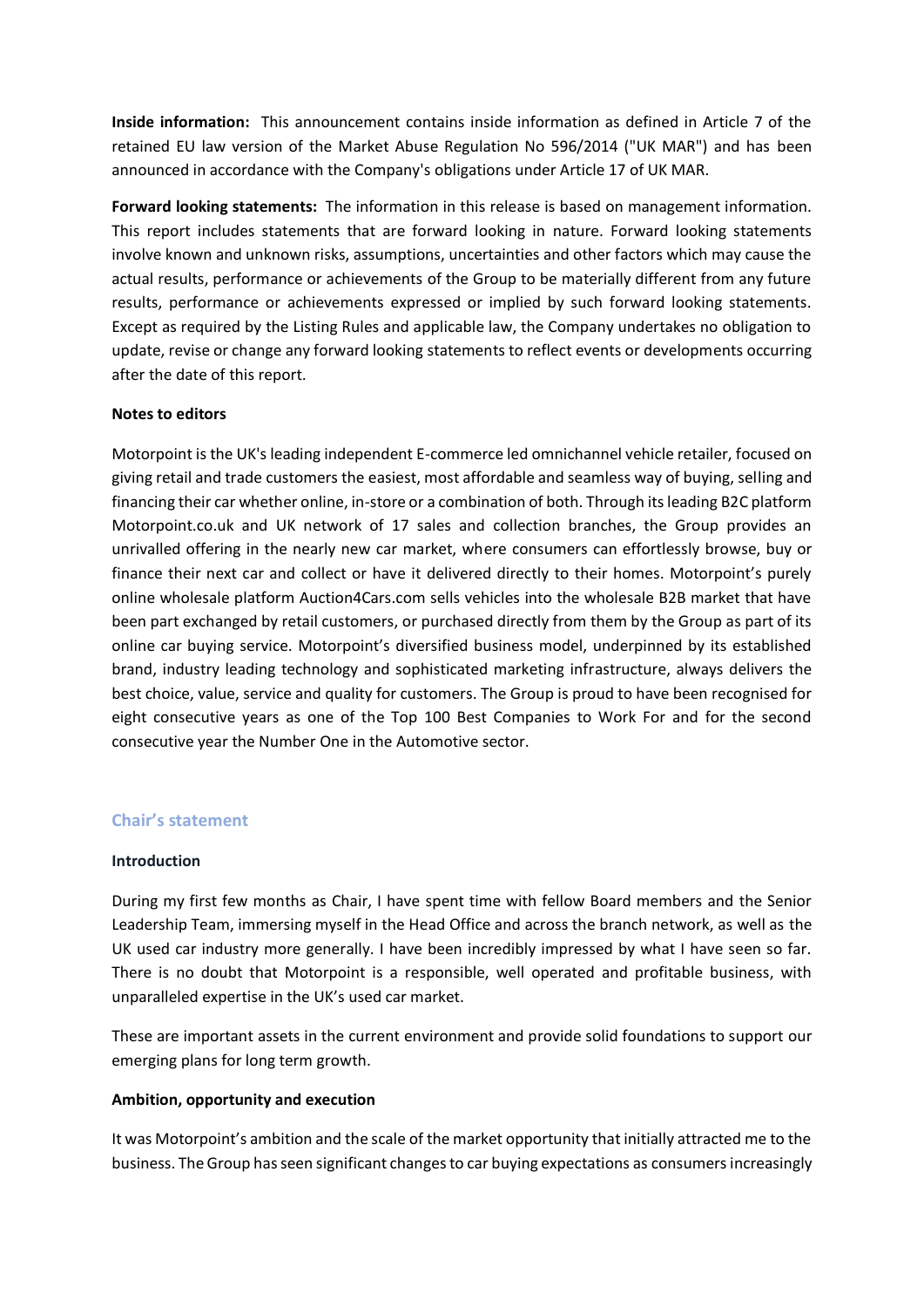embrace digital content but expect to be able to pick and choose services from among both digital and physical options. The used car retail market has also changed significantly with the arrival of aggressive, well funded 'pure play' E-commerce competitors coupled with many legacy dealers that may resist necessary change. We are excited by the opportunity to lead as the market's largest omnichannel used car retailer and believe we are well positioned for success.

The Group outlined a number of medium term strategic objectives in its FY21 Final Results which included, among other things, to achieve £1bn in online revenue, generate more than £2bn in total revenue and open 12 new branches offering sales, customer service and collection. I have been pleased to see the progress made on these objectives just one year on, with the Group growing overall revenue by 83% to £1.32bn, and E-commerce revenue by 43% to £625m whilst also opening three new branches in strategically significant regions.

Motorpoint's medium term objectives remain a focus, as it embraces the amount and pace of transformational change required for it to seize its growth opportunity in the medium term and beyond. For example it will continue developing new strategic capabilities across the business, and in particular in technology and marketing. The Group has invested significantly in these areas during FY22, recruiting a number of new leaders including a Chief Digital Officer and a technology Board advisor.

The Group has also sought out commercial partners who, along with myself and other Board members, have previous experience in leading digital and transformational change which will lend itself to Motorpoint's transition to a digitally led business. Embracing technology is essential for the future of the business, and will help us redefine and evolve our exceptional customer experience and leading value proposition for a digital age.

# **A responsibly minded business**

Motorpoint has made great strides in progressing its ESG strategy, propelling the Group towards being a more responsible business. The recently established ESG Board Committee, and appointment of a third party advisor who has consulted with us on how to measure and maximise our emission reductions, reinforces our commitment to operating in a sustainable manner. The Group looks forward to providing regular progress updates.

# **Value creation**

I would like to thank all of my new colleagues at Motorpoint, at our Head Office and across the branch network, for their continued hard work and commitment. Whilst the current macroeconomic environment and related pressures facing UK consumers are obvious, I am excited by the opportunity in front of us and confident that Motorpoint is well positioned to deliver significant shareholder value in the long term.

**John Walden** Chair 15 June 2022

**Chief Executive's statement**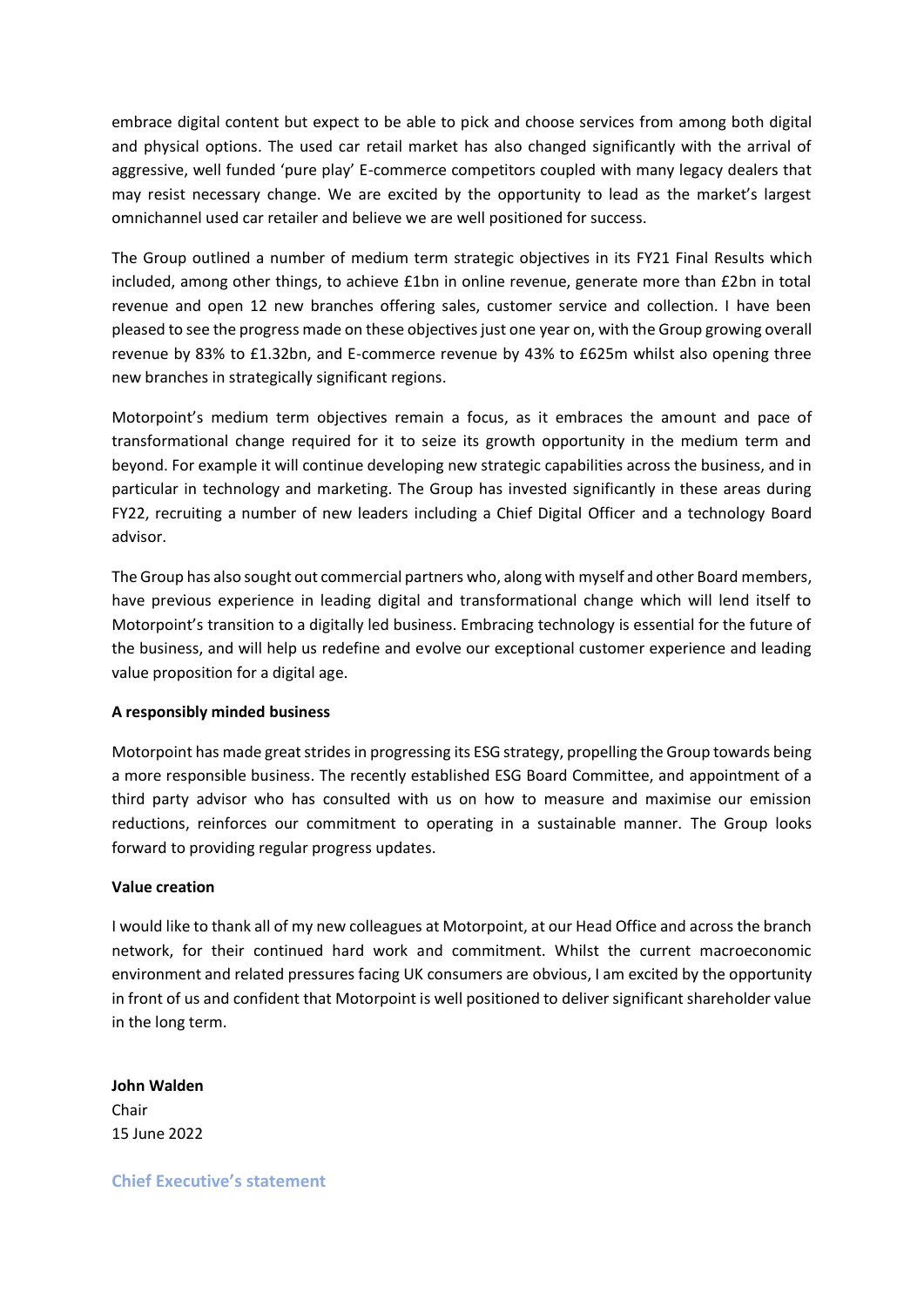#### **Overview**

We continue to offer our customers every possible way of buying a vehicle to ensure everyone can access our outstanding price leadership proposition. In addition, during the year we successfully launched our car buying service to increase our supply channels as new car supply continues to remain subdued.

I am especially pleased with our achievements in the year. We have successfully navigated unprecedented vehicle inflation and widely documented supply shortages. These shortages undoubtedly limited our growth, yet we still managed to deliver revenue and profit before taxation growth of 83% and 122% respectively, and our retail unit volumes grew by 46% on FY21. We also continued to grow our market share, to 3.1% of the 0-4 year old market (FY21: 2.4%).

Strong progress has been made on our medium term strategic targets, with three new branches opened successfully in the second half of FY22, namely Manchester, Maidstone and Portsmouth in addition to our new preparation centre in Motherwell, Scotland.

In line with our objective to leverage E-commerce platforms to expand our supply channels, the Motorpoint car buying service is now a fully automated digital first offering and payments are made to sellers within minutes of the vehicle being received. Our Auction4Cars.com trading platform has also now been successfully upgraded to operate as an automated marketplace to include third party vendors. This is being fully launched to further new vendors in FY23 and will enable them to auction their own vehicles digitally.

Execution of these strategic objectives provides further evidence of Motorpoint's agility and entrepreneurialism to design, test and implement new initiatives at pace as market opportunities arise. Motorpoint is leveraging its exceptional industry knowledge to continue increasing its market share across all channels, accelerated by investment in digital transformation.

Our ambitions for the business are growing and we see substantial shareholder value creation and therefore we are increasing our investment levels further in both our customer proposition and our investment in technology and building our brand. We are more convinced than ever that our price leadership, strong customer satisfaction and highly engaged team are winning in an increasingly competitive market.

# **Our operating model begins with our team**

The last two years or so has been unprecedented, and our team has been exemplary in their commitment to the business throughout these difficult times. Our team continues to inspire me and I am grateful for their passion, energy and enthusiasm for our brand.

Our operating model of how our key stakeholders interact is well understood by our team and is covered in detail, usually by myself, with every new starter when they attend our induction programme. The Motorpoint Virtuous Circle combined with our Values of Proud, Happy, Honest and Supportive continue to provide a robust framework for explaining how we get things done and what factors to consider when decisions are required. Our team also has an opportunity to ask open questions and understand key decisions in their interaction with our Senior Leadership Team, who host Team Forums at each branch, or virtually, every month. Many of the improvement areas in the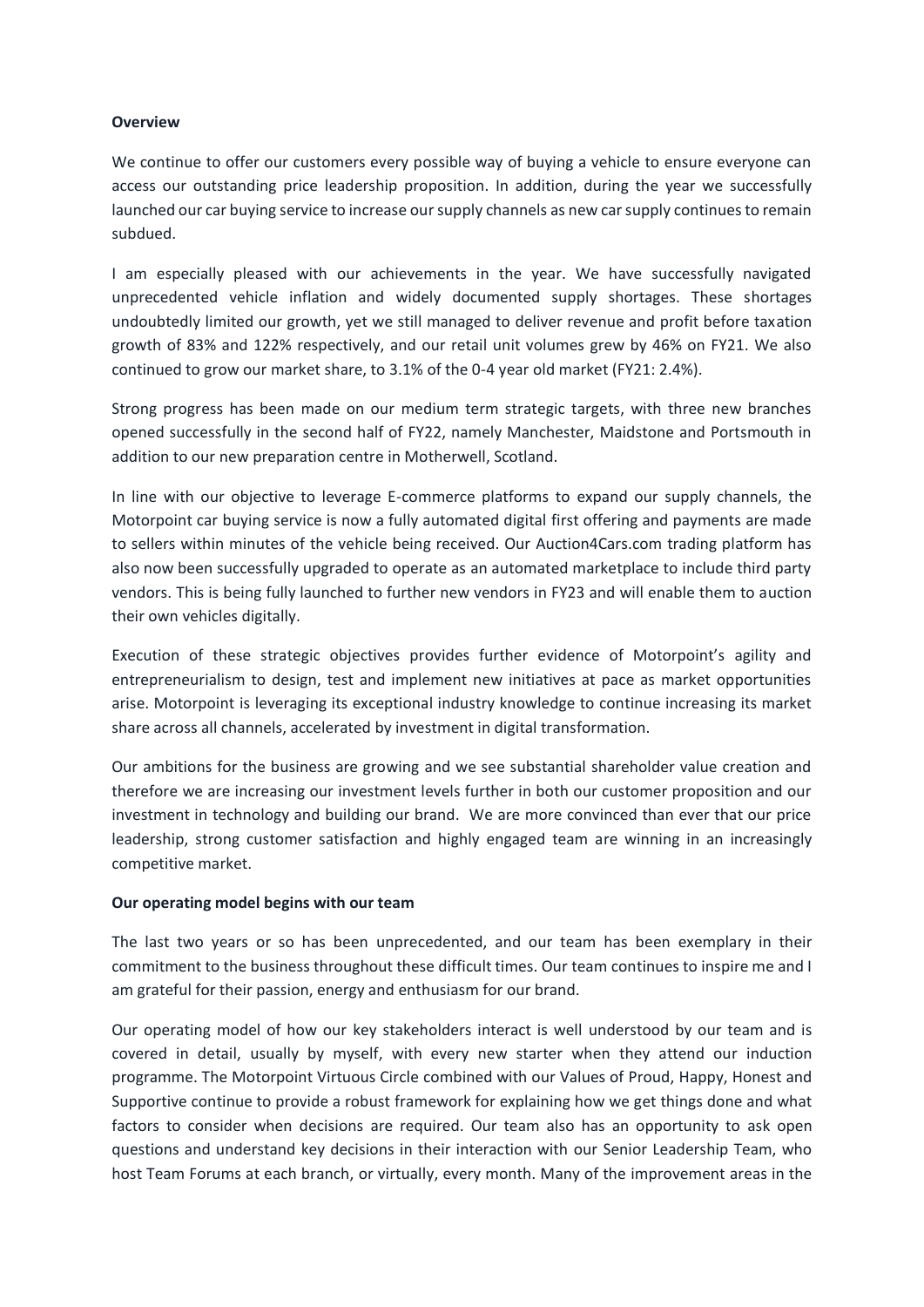business are found in these sessions and our team often has a creative solution to issues we are facing whether they be people, customer or operational challenges. We also ensure each member of our team has a one on one meeting with their Manager each month, to ensure pastoral and performance conversations happen regularly, which contributes to our ongoing high levels of employee engagement.

The learning and development of our people is vital to the future success of our business. Our new Learning and Development platform launched last year to the entire Company allows individual learning journeys to be created, logged and reviewed.

We believe that the happiness of our team is directly correlated to our customer satisfaction and engagement can be enhanced by giving something back to the team. Our 'One Big Dream' initiative has been a huge success, with our people using two paid hours per month for their own fulfilment.

We continue to have fantastic examples of our team using this time to follow their dreams, whether it be to attend a class or watch their child in a school production. Since 2017 we have committed to being a Real Living Wage employer and we launched our sixth SAYE scheme in the second half of this year, again offering the opportunity to become a Motorpoint shareholder to our entire team, with strong uptake. Finally, none of our team has had to work on their birthday since 2015, something we believe is a great benefit and is unique in the UK.

Our annual participation in the 'bHeard Best Companies to Work For' provides an opportunity for our team to provide honest, valuable feedback on their engagement levels and how we can improve these further. I am proud that we again achieved Top 100 status in The UK's 100 Best Companies to Work For. This is the eighth consecutive year that we have been placed in the Top 100 and is testament to the hard work of our management team in listening and acting on our people's feedback. We were also Number 1 in the Automotive category.

We have a responsibility to improve diversity and inclusion in our industry. We appointed a Head of Recruitment and Inclusion in December 2020 and have continued to advance our plans during the year.

# **ESG**

During the year, the Group made significant progress on its ESG strategy. We recognise that climate change is the most serious challenge currently threatening the global community and we understand we have a role to play in reducing greenhouse gas emissions. In partnership with an independent third party, a thorough stakeholder engagement process and independent materiality assessment was conducted to ensure we measure and maximise our emission reductions. Through this process, we have been able to understand and then offset through the purchase of carbon credits all our Scope 1 and 2 emissions to be carbon net neutral. Our priority is to continue to reduce our Scope 1 and 2 emissions, and to focus on Scope 3 emissions.

Motorpoint has always been conscious of its sustainability footprint and has recycled vehicle parts such as tyres, batteries and brake discs for many years wherever possible. We have continued our partnership with Go Green to support our drive to become more efficient with the classification and segregation of our waste. The past year has seen 81% of all business waste recycled, and our total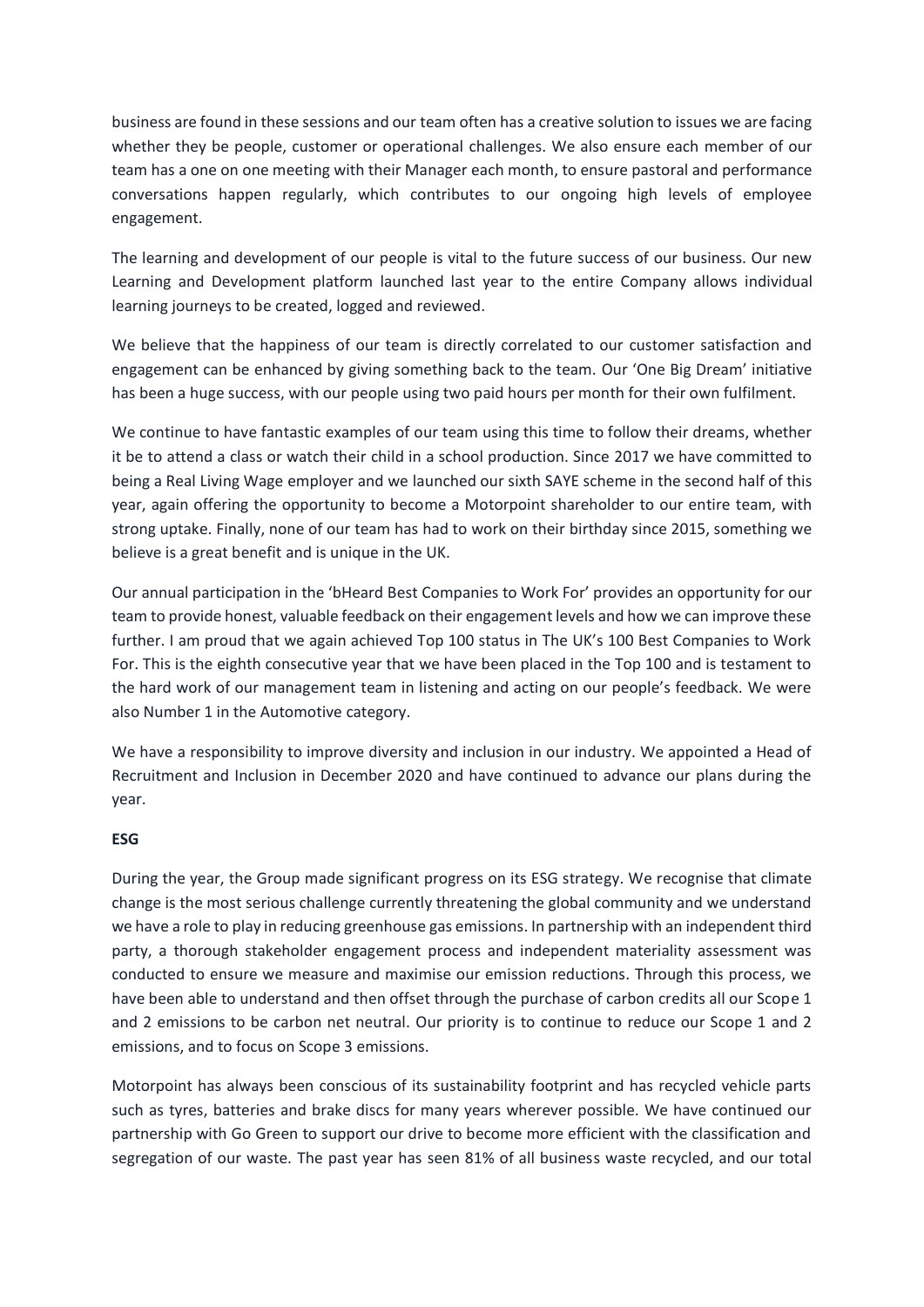waste to landfill figure dropping below 1%. The next financial year will see us make further improvements to reduce our waste to landfill figure.

The Board is also pleased to announce that its recently established ESG Committee will be chaired by Adele Cooper, an existing Non-Executive Director. Adele's role is in addition to the appointment of a specialist Sustainability Manager, who joined the Group in September 2021, to lead on the process outlined above.

# **Customers**

Our highly engaged team continued to deliver our market leading proposition of Choice, Value, Service and Quality to our loyal customers during the period. We have an unerring focus on customer satisfaction. We take it personally when a customer is not happy, as we have failed if this happens, and immediately look to remedy any dissatisfaction. We want our customers to be delighted. Our Net Promoter Score ('NPS') was a record high 84 in FY22 (H2 FY21: 83).

This level of customer loyalty is recognition of our strategy of delivering unrivalled Choice, Value, Service and Quality:

**Choice** – our unique independent model allows us to source and sell from the broadest range of suppliers, allowing us to flex our offering to achieve the greatest value for our customers. We also launched our digital car buying service in the year, which is another important supply channel for Motorpoint. In the year we have stocked well over 600 models from 38 manufacturers, and we are able to rapidly follow emerging customer preferences, such as through our increasing proportion of hybrid and electric sales. Our range increased in the period with a greater proportion of prestigious vehicles, as well moving into the greater than three year old car market, where we quickly gained market share.

**Value** – we are an omnichannel vehicle retailer, predicated on working to a high volume and keeping our cost base low. This allows us to share value with our customers, reinforcing our volume model. We offer all customers finance and ancillary product offerings, where we also champion low prices, illustrated by our decision to again reduce our finance APR rates, from 9.9% to 8.9% in October 2021. For higher value vehicles (over £35,000) our APR rate is 7.9%. Our Value proposition continues to appeal during these uncertain times.

**Service** – service is what will ultimately set us apart in the market. We measure ourselves primarily using NPS – on this measure we have improved again, with a record score of 84 (H2 FY21: 83). We are delighted with this level of customer satisfaction, but are always striving for more, and constantly challenge our processes to make the buying experience as smooth as possible. Motorpoint serves all buyers, whatever their location, and whether they wish to buy online, in person at our branches, or through a fluid combination of both channels.

Motorpoint has become one of a select number of businesses to be included in the brand new Platinum category in recognition for achieving successive years of Feefo Gold Trusted Service status.

**Quality** – our strategic vision is to ensure that our omnichannel model delivers the same exceptional experience in any channel with which the customer chooses to interact. Our ambition is to be the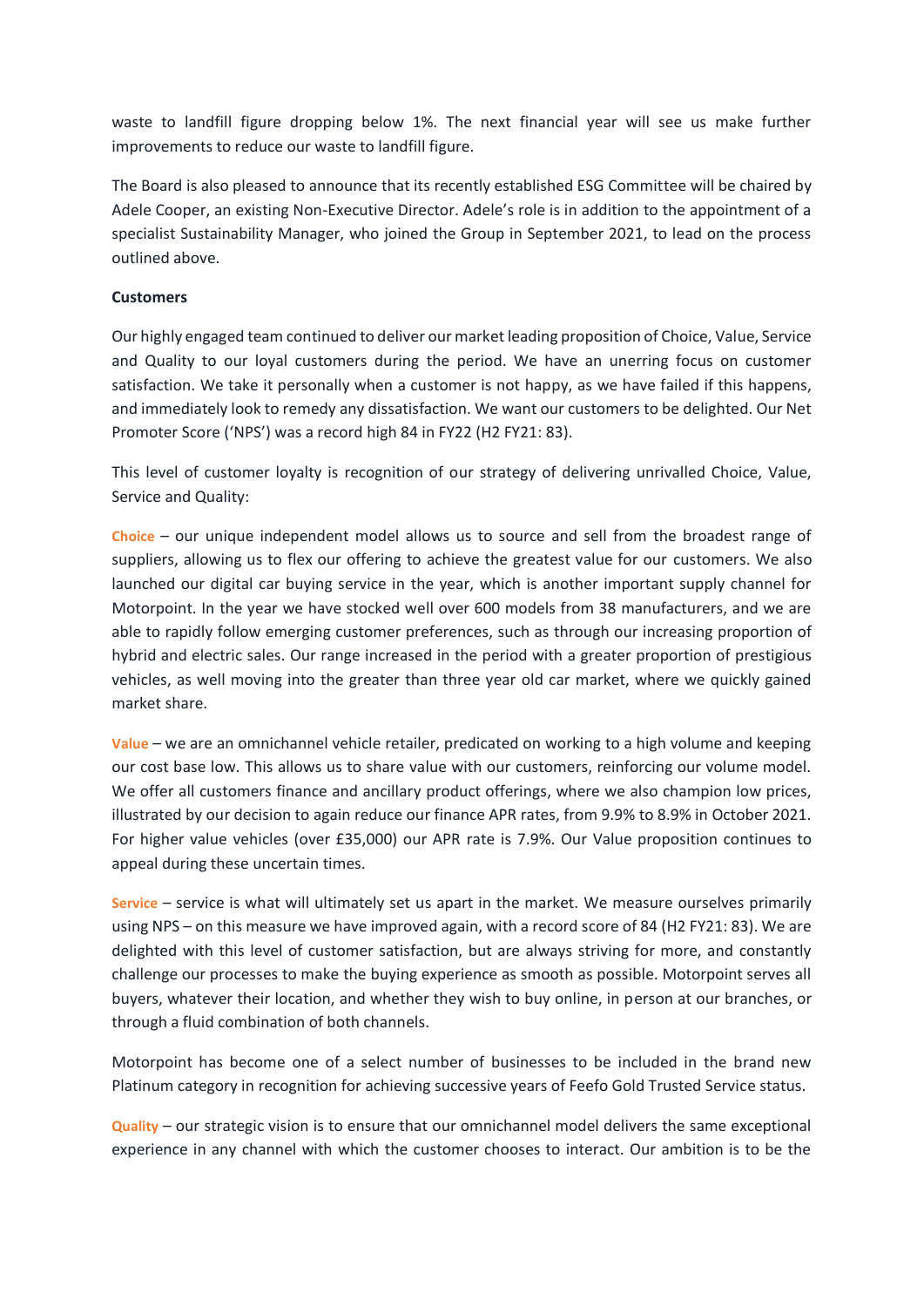most trusted automotive retailer, and this means quality across everything we do, with complete focus on our customers' needs.

# **Strategy Update**

In June 2021, we announced our objectives to significantly increase our rate of growth, with the aim of at least doubling FY20 revenue to over £2bn in the medium term, by:

- Growing our E-commerce revenue to over £1bn by substantially increasing investment in marketing, technology and data.
- Opening 12 new sales and collection branches to service revenue growth, increasing investment in the customer proposition, and expanding our supply channels.
- Leveraging our E-commerce platform Auction4Cars.com to accommodate new supply channels and to launch our marketplace offering.
- Increasing operational efficiency through further automation and technology investment as customers migrate to E-commerce channels.

Overall revenue grew 83.3% from £721.4m to £1,322.3m. Around 60% of transaction volumes were online in FY22 (FY21: 69% which was inflated by branch lockdown closures). E-commerce revenue grew to £624.9m (FY21: £437.1m). Consequently, we are ahead of plan to grow revenue to £2bn.

As planned, we invested heavily in the period in capability, technology and marketing. We are excited by our strong progress one year in, and as a result are accelerating our pace of investment in transformational change. We have completed a third party audit of our tech stack, and a future road map has been developed. A significant number of new technology roles have been recruited, with the focus on engineers and enabling our migration to the cloud. Our new Chief Digital Officer was recruited in February 2022, and we are already seeing the benefits this new experience brings as we execute our shift to become an agile, product led digital leader.

We have made significant improvements to our website, email communications and targeted digital marketing activity. Website traffic improved by 15% compared to the same period a year ago, and improvements have been made in all email metrics, with unsubscribe rates dropping to just 0.1%. We have invested in data science tools and talent and this now supports buying and pricing decisions and targeted customer communications; we are excited by the opportunity this brings.

Three new branches opened successfully in the second half of FY22, namely Manchester, Maidstone and Portsmouth, each strategically significant regions for the Group. Our estate has therefore expanded to 17 branches. The future pipeline remains strong and further openings can be expected in FY23 as we expand our geographical footprint to increase market share. Our Motherwell preparation centre, our second dedicated preparation site, opened in August 2021, and has the capacity to prepare 20,000 cars per annum; retail preparation capacity is now in excess of 120,000 units per annum (on a single shift basis) and provides headroom as we grow the business.

In line with our objective to leverage E-commerce platforms to expand our supply channels, the Motorpoint car buying service is now a fully automated digital first offering and payments are made to sellers within minutes of the vehicle being received. This is an area we intend to grow significantly as awareness of our highly competitive offering increases.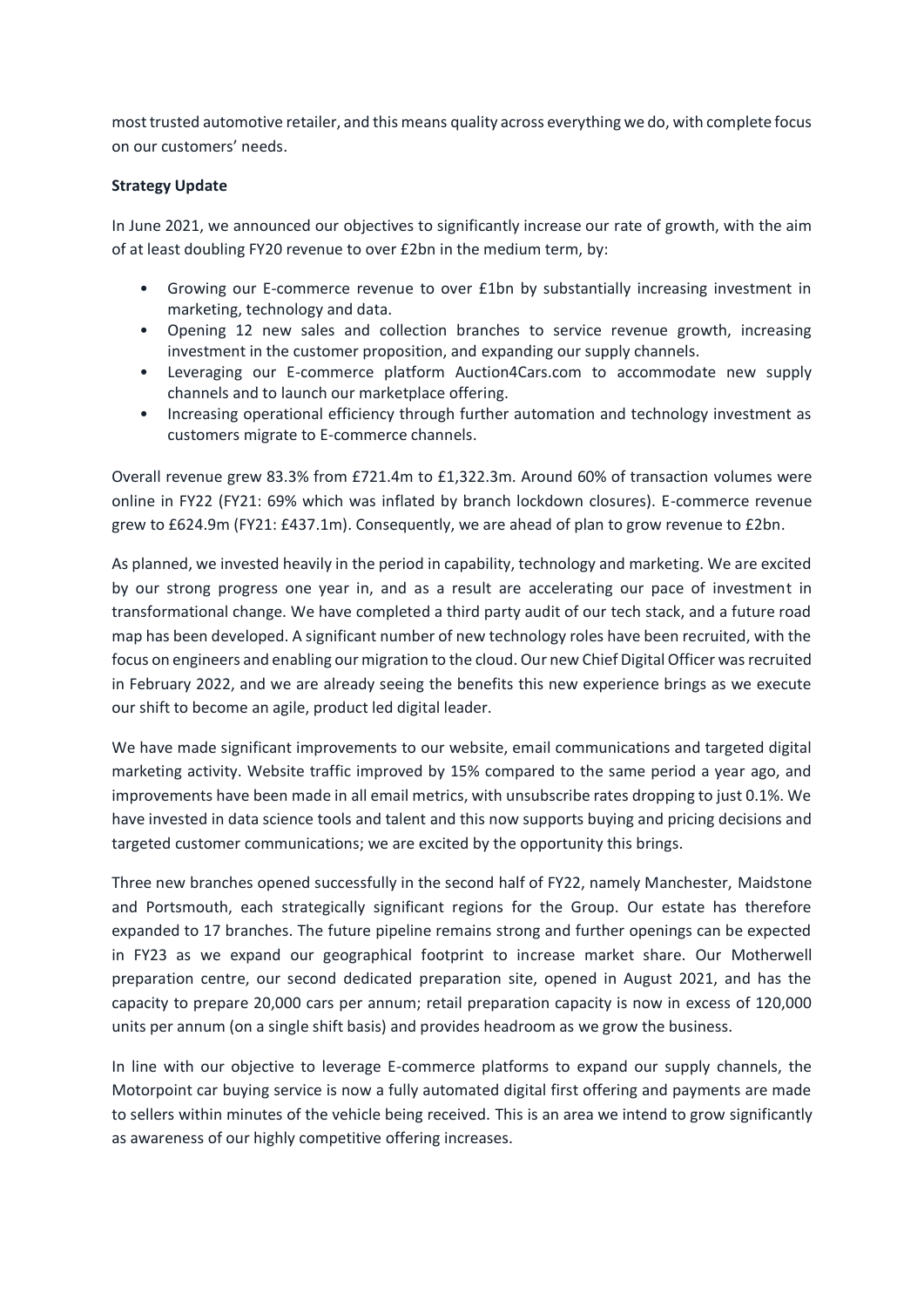During FY22, 17.9% of retail vehicles sold were sourced from consumers (including part exchange) (FY21: 8.3%). Our Auction4Cars.com trading platform has now been successfully upgraded to operate as an automated marketplace to include third party vendors. This will be fully launched to further new vendors in FY23 and will enable them to auction their own vehicles digitally. We are excited by the opportunity this presents and look forward to providing further details in due course.

Motorpoint is an agile business with growing brand awareness, low fixed costs and a compelling operating model that has always offered its customers the best value proposition in the UK used car market. We have always sold cars online, first through a call centre handling online enquiries and now through a fully integrated, end to end digital customer journey. This digital led experience will continue to evolve in accordance with what our customers demand.

Fundamentally, we see this as providing a large choice of high quality vehicles at outstanding value, and with best in class levels of customer service in each market we operate in.

While pursuing these objectives we increasingly appreciate the significant changes to consumer buying expectations and the changes to the marketplace of used car retail. As the largest omnichannel used car retailer, we are excited by the opportunity to lead, but we also embrace the amount and pace of change required at Motorpoint to seize this opportunity.

**Mark Carpenter** Chief Executive Officer 15 June 2022

# **Financial review**

# **Successful year despite industry wide challenges**

Despite the well-documented challenges in our industry with unprecedented inflation and new vehicle shortages which limited our growth, the Group had a successful year.

# **Group financial performance headlines**

When branches reopened back in April 2021, we initially experienced record sales and profitability. While demand was still high, revenue started to moderate from June onwards reflecting industry wide stock shortages, although we continued to increase market share in our core market.

Revenue for the full year increased by 83.3% to £1,322.3m (FY21: £721.4m), following strong consumer demand for used vehicles and the Group's continued strong market share gains. FY21 comparatives were impacted by COVID-19. Total vehicles sold were 97.7k (FY21: 67.5k). Gross profit was £106.3m (FY21: £62.5m), an increase of 70.1%. EBITDA, as defined within Alternative Performance Measures at the end of the RNS, increased by 76.5% to £32.3m (FY21: £18.3m). Profit before taxation increased by 121.6% to £21.5m (FY21: £9.7m). This was despite a planned increase in strategic costs, as the business further invested in people, technology and marketing.

Cash at bank increased to £7.8m (FY21: £6.0m) and we utilised £29.0m (FY21: £Nil) of the revolving credit facility at year end. During the year significant vehicle inflation impacted stock valuations, and we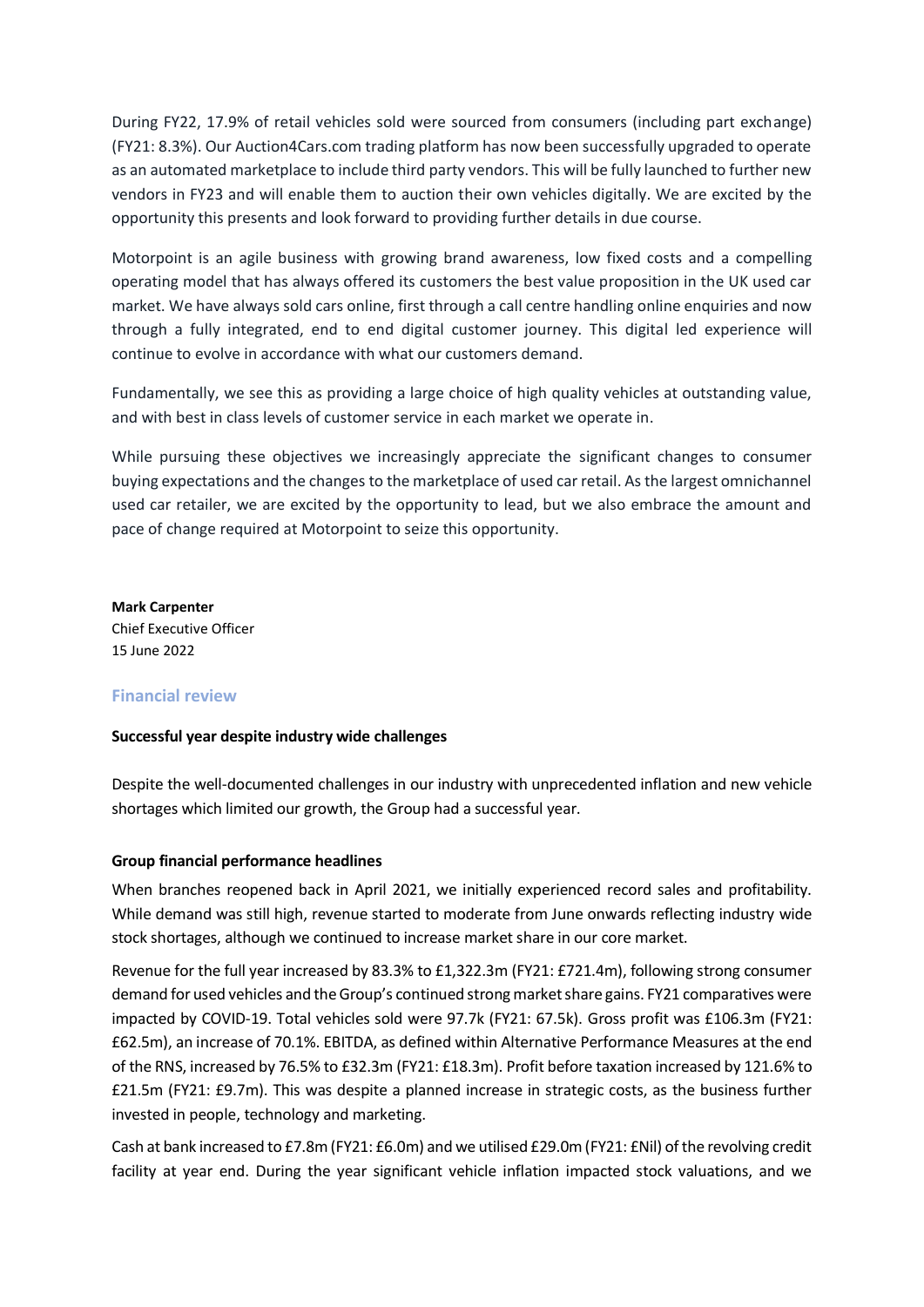accordingly negotiated increases in our stocking facilities from £106.0m at the start of the year to £195.0m by year end. The last tranche of this increase of £30.0m was made available in the last week of the financial year and used in the early part of FY23 to reduce the revolving credit facility balance. By 23 May 2022, the Group returned to a net cash positive position.

# **Trading performance**

The Group has two key revenue streams, being (i) vehicles sold to retail customers via the Group's branches, call centre and digital channels, and (ii) vehicles sold to wholesale customers via the Group's Auction4Cars.com website.

During the year, Motorpoint launched its car buying service, purchasing cars directly from consumers, and is now a fully automated digital first offering and payments are made to sellers within minutes of the vehicle being received. This is an important enabler to increase the supply of retail vehicles and the volume of transactions through Auction4Cars.com. During FY22, 17.9% of retail vehicles sold were sourced from consumers (including part exchange) (FY21: 8.3%).

|              |                         |               | Wholesale |                                  |              |          |  |
|--------------|-------------------------|---------------|-----------|----------------------------------|--------------|----------|--|
|              | <b>Retail customers</b> |               | customers |                                  | <b>Total</b> |          |  |
|              | Year ended              | Year          | Year      | Year ended Year ended Year ended |              |          |  |
|              | 31 March                | ended 31      | ended 31  | 31 March                         | 31 March     | 31 March |  |
|              | 2022                    | March         | March     | 2021                             | 2022         | 2021     |  |
|              |                         | 2021          | 2022      |                                  |              |          |  |
|              | £m                      | $\mathsf{fm}$ | £m        | Em                               | £m           | Em       |  |
|              |                         |               |           |                                  |              |          |  |
| Revenue      | 1,112.3                 | 593.8         | 210.0     | 127.6                            | 1,322.3      | 721.4    |  |
|              |                         |               |           |                                  |              |          |  |
| Gross profit | 91.0                    | 54.1          | 15.3      | 8.4                              | 106.3        | 62.5     |  |

# **Retail**

Revenue from retail customers was up 87.3% to £1,112.3m (FY21: £593.8m), with 62.9k vehicles sold. Retail volumes increased by 45.9% over FY21. Due to the reduced supply of vehicles in the market, we expanded our offering from our core market of vehicles under three years old, to include greater than three years old, again showing our ability to successfully adapt at pace to changing market conditions. In the year, our share of the 0-4 year old market increased to 3.1% (FY21: 2.4%). Our average market share within a 30 minute drive time of a branch was 7.7% (FY21: 5.5%).

Gross profit per retail unit for the financial year was £1,446 (FY21: £1,254). In the first half, gross profit per retail unit benefited from increased demand pushing prices up combined with robust internal changes in buying and pricing strategies. After this period of unprecedented month on month inflation, prices stabilised in the second half, albeit at record levels. The Group also continued to focus on internal processes within the vehicle handling and preparation side of the business. Improved speed of preparation, combined with strong cost control, has resulted in efficiencies. This was despite an increased cost of preparing vehicles in the greater than three year old range.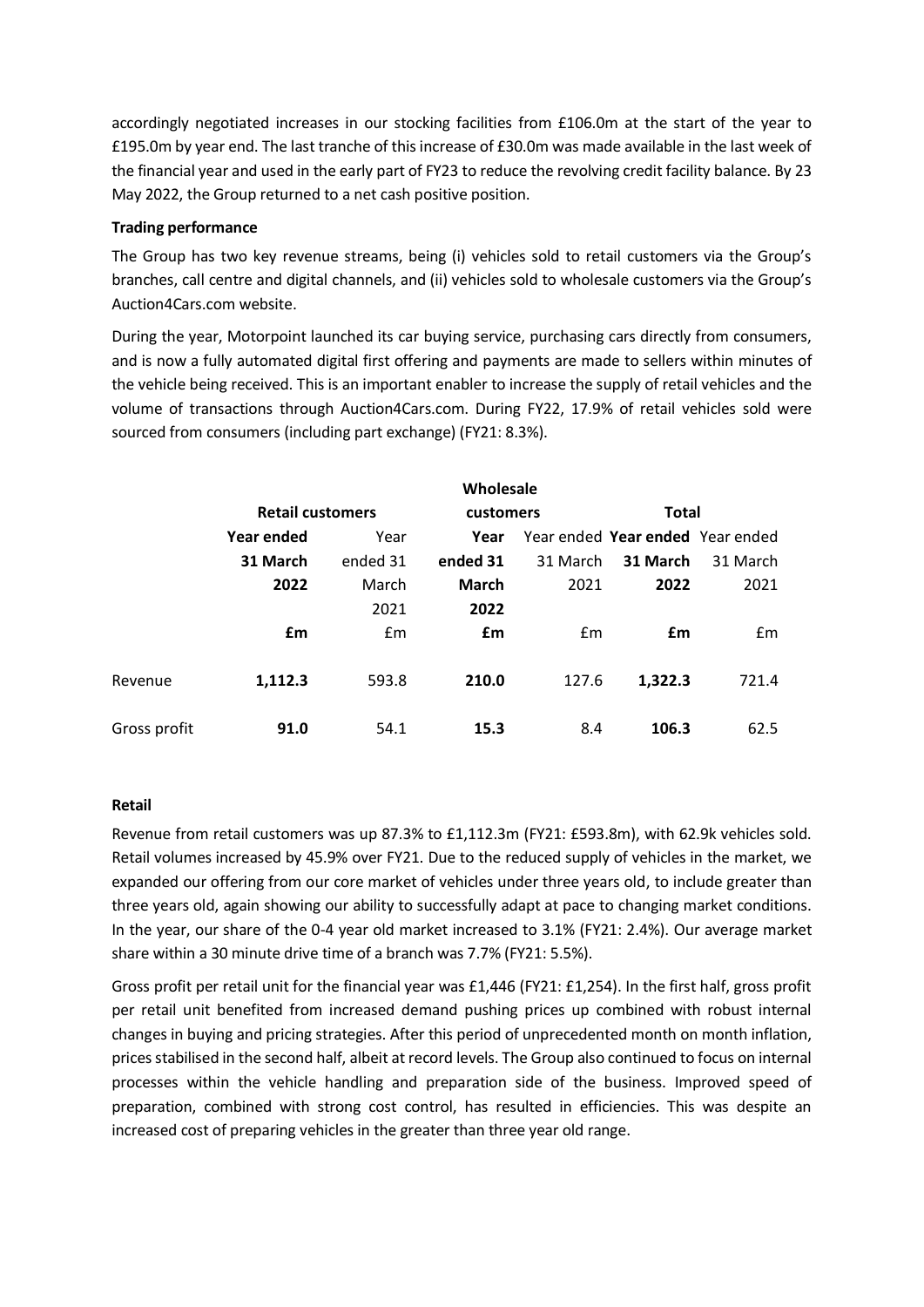Finance per vehicle sold improved significantly in the year, with an overall penetration of 52% (FY21: 42%), and a record 58% in the last quarter. Our APR finance rates were reduced further to 8.9% from 9.9% in October 2021 as we reinforced our belief of being the best value car retailer in the UK. Warranty penetration also improved from 34% in FY21 to 49%.

Our new branches in Manchester, Maidstone and Portsmouth opened in the second half of the year, and whilst early days, we are pleased with performance thus far.

# **Wholesale**

Wholesale revenue via Auction4Cars.com, which sells vehicles which have been part exchanged by retail customers, or directly purchased from consumers, increased by 64.6%. Wholesale volumes were affected by the move into 3-4 year old retail criteria. 34.8k vehicles were sold via this purely online platform (FY21: 24.4k).

Gross margin strengthened to 7.3% (FY21: 6.6%), reflecting both the market and internal pricing controls. Gross profit per wholesale unit was £440 (FY21: £344). By the year end our Auction4Cars.com trading platform had been successfully upgraded to operate as an automated marketplace to include third party vendors, enabling them to auction their own vehicles digitally.

# **Operating expenses**

Operating expenses increased from £49.9m in FY21 to £81.3m. COVID-19 relief of approximately £3.9m explains part of this movement, along with variable costs which were cut wherever possible last year, due to the COVID-19 lockdowns. This year the Group made a planned uplift in strategic costs, as we further invest in people, technology and marketing. Marketing costs in total were £18.9m (FY21: £7.0m) and people costs £34.7m (FY21: £25.6m). Marketing costs included a greater proportion of digital spend than previously, which is expected to continue. In addition, staff costs rose due to planned headcount increases and bonuses. Customer acquisition cost per retail unit was £300 (FY21: £163), and people cost per retail unit £552 (FY21: £594).

# **Exceptional items**

There have been no exceptional items in the period (FY21: £Nil).

# **Interest**

The Group's net financial expense was £3.5m (FY21: £2.9m).

Total interest charges on the stocking facilities in the period were £1.5m (FY21: £1.1m), which reflected the sharp increase in inventory valuation.

Interest on lease liabilities of £1.7m (FY21: £1.6m) was incurred during the period.

Interest on banking facilities was £0.3m (FY21: £0.2m).

# **Taxation**

The tax charge in the period is for the amount assessable for UK corporation tax in the year net of prior year adjustments and deferred tax. The effective rate of tax in the year of 21.4% (FY21: 21.6%) is higher than the charge which would result from the standard rate of corporation tax in the UK of 19.0%. This reflects timing differences relating to fixed assets and adjustments made in respect of prior years, partly offset by the impact of the tax rate change on the deferred tax asset.

# **Shares**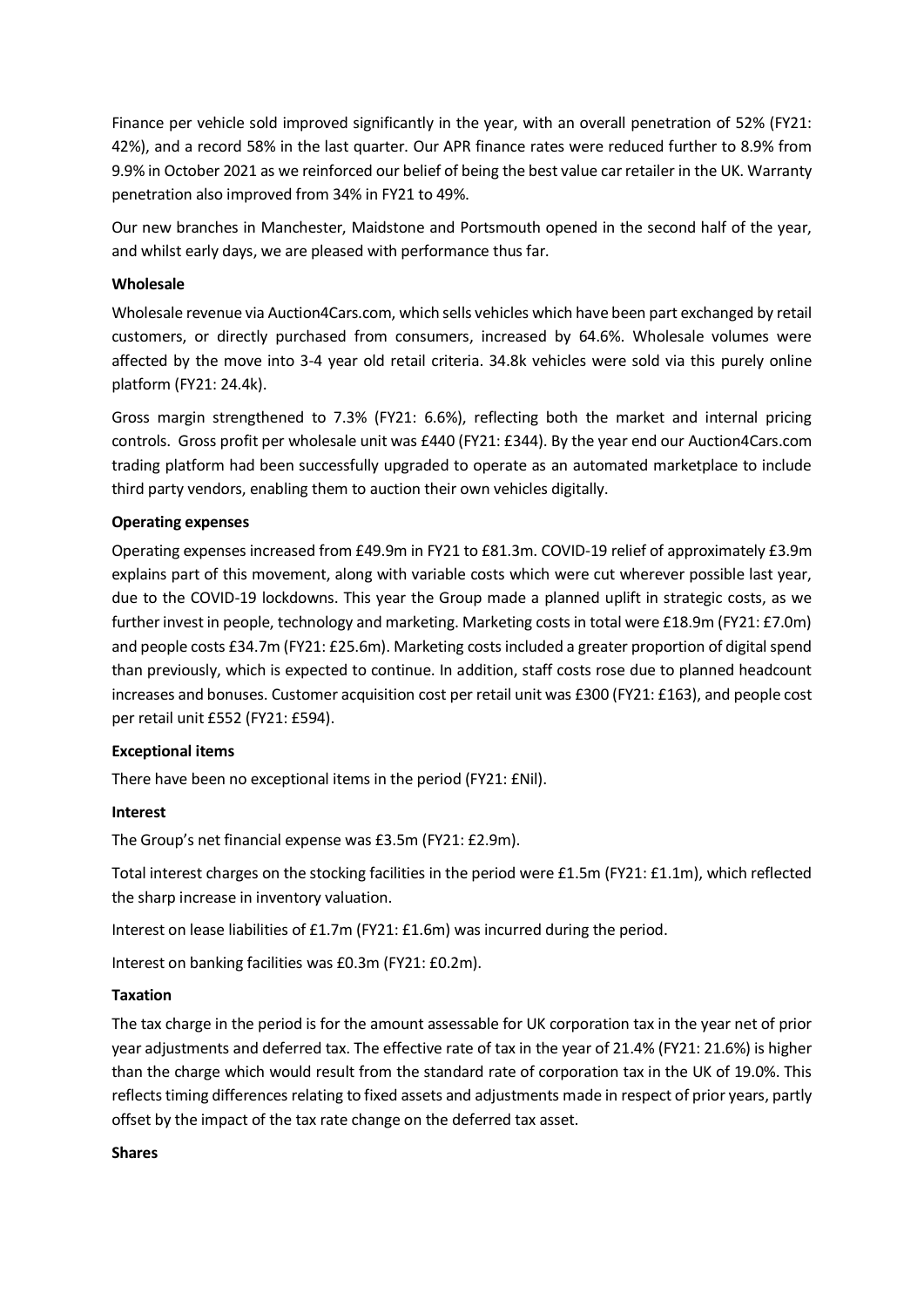At 31 March 2021, 90,189,885 ordinary shares were in issue, of which 1,372,677 were held in the Employee Benefits Trust.

# **Earnings per share**

Basic and diluted earnings per share were both 18.7p (FY21: 8.4p).

# **Dividends**

No dividend was paid in the period (FY21: £Nil) and the Board has not recommended a final dividend (FY21: £Nil) while it focuses on driving significant growth.

# **Capital expenditure and disposals**

Cash capital expenditure was £6.9m (FY21: £3.6m), and primarily related to the fit out of the three new branches, the dedicated preparation centre in Motherwell and various branch refits. All new properties were leased.

After the year end, the sale and leaseback of our Stockton on Tees site was completed. The freehold was sold for £5.0m and leased backed at an annual rent of £350k. There was no material profit or loss on this transaction.

# **Balance sheet**

During FY22, the Group demonstrated its ability to respond to market conditions and vehicle price inflation by successfully increasing its stocking facilities, which now stand at £195.0m up from £106.0m in FY21. In addition, the revolving credit facility was increased to £29.0m from £14.0m in FY21. The Group also has an uncommitted overdraft facility of £6.0m which remains in place and was undrawn at the year end. Both are agreed until May 2024.

Non current assets were £59.2m (FY21: £60.9m) made up of £0.6m of intangibles, £10.9m of property, plant and equipment, £46.7m of right-of-use assets and £1.0m of deferred tax asset (FY21: £Nil, £16.1m, £43.6m and £1.2m respectively). At the year end the Group owned three properties, being the preparation centre in Peterborough, the Stockton on Tees branch, and some additional land in Glasgow. Stockton on Tees was subsequently sold after year end and leased back. As a result of the intention to sell both Stockton on Tees and Peterborough at the year end, there are assets held for sale of £9.2m (FY21: £Nil). All other properties are on leases of various lengths.

Included within intangible assets was £0.6m in relation to IT projects.

The Group closed the year with £228.4m of inventory, up from £128.4m at FY21 year end. Whilst stock would have been inflated at the end of March 2021 due to a build up for the post lockdown reopening, used vehicle values increased considerably in the year, with inflation of over 30% since the FY21 year end. The Group also broadened its mix of SKUs, with a greater proportion of more expensive vehicles. Days in stock improved to 54 days (FY21: 67 days).

At 1 April 2021 the Group had £106.0m of stocking finance facilities available with Black Horse Limited (£80.0m) and Lombard North Central PLC (£26.0m), and £89.2m was drawn. During the year, in response to the unprecedented inflation and move in vehicle mix, both facilities were increased, to £120.0m and £75.0m respectively.

The Group also has a £35.0m facility with Santander UK PLC, split between £6.0m available as an uncommitted overdraft and £29.0m available as a revolving credit facility. At the year end, the revolving credit facility was fully drawn, due to the timing of the availability of the stocking increase. This revolving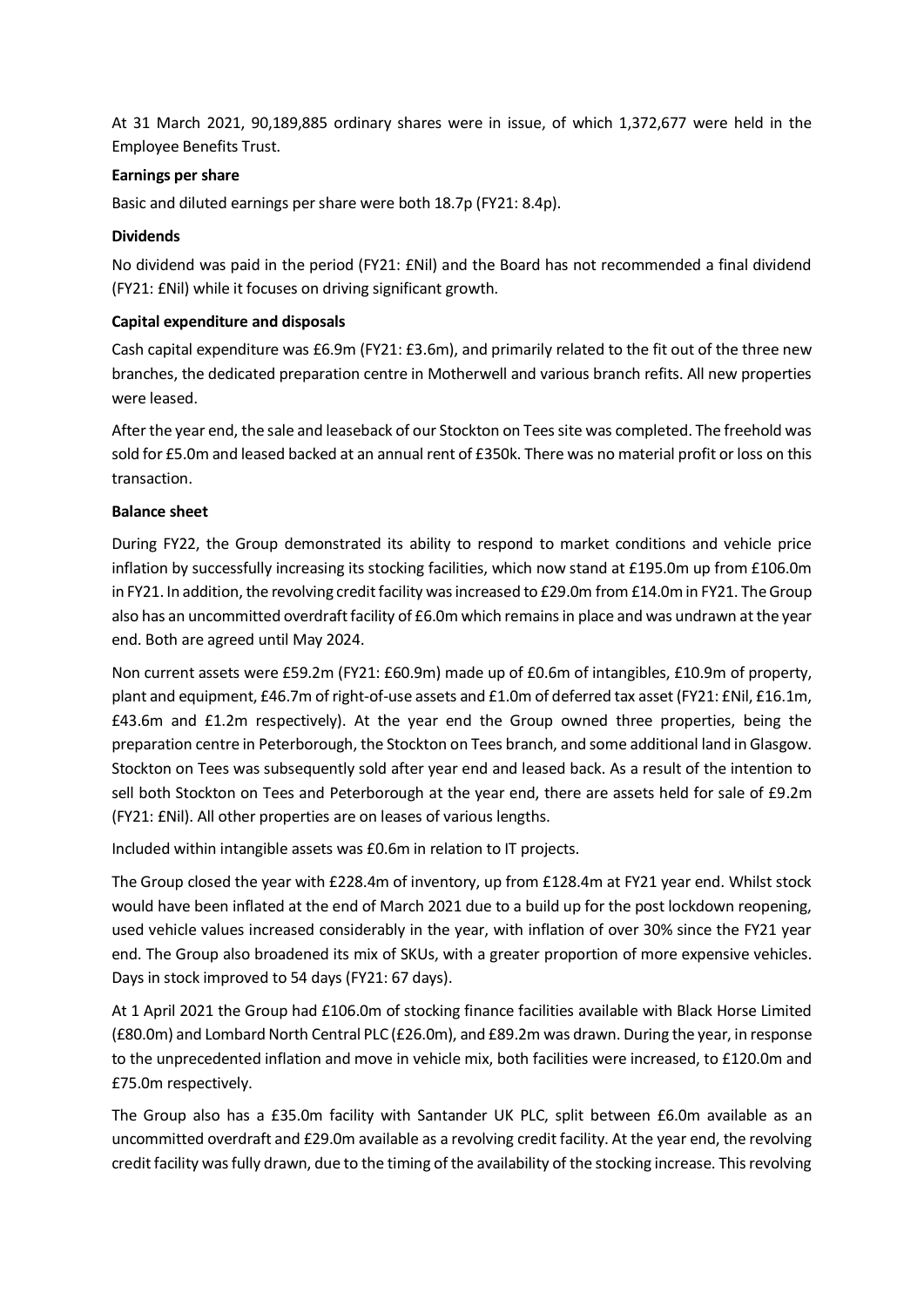credit facility was increased by £15.0m during the year and replaced the temporary £15.0m bank overdraft which expired earlier in May 2021.

Trade and other receivables have increased to £13.6m (FY21: £7.7m), reflecting the increased volume and sales mix at the respective year ends, with mostsales being online in March 2021 due to COVID-19. When sales are made online the cash reaches us instantly. When sales happen in branches the use of card machines brings a timing delay and increases the debtors balance. In addition, finance penetration increased to 52% (FY21: 42%) leading to an increase in commissions due.

Trade and other payables, inclusive of the stock financing facilities, have also increased to £193.8m (FY21: £125.7m), primarily reflecting increases in the stocking facilities to £147.0m (FY21: £89.2m).

Borrowings reflect the use of the revolving credit facility. By 23 May 2022, the Group had recorded a net cash positive position. The increase in total lease liabilities to £52.8m (FY21: £49.3m) reflects the new branches.

# **Cash flow**

Cash flow from operations was  $E(5.5)$ m outflow (FY21: £12.4m inflow). The majority of this drop reflected the significant inflation coupled with increased vehicle volumes, raising inventory values by £100.0m in the year, and the timing of the stocking finance availability.

Other main items in the cash flow include capital expenditure of £6.9m (FY21: 3.6m), payments to satisfy future employee share plan obligations of £5.0m (FY21 £0.4m), an increase in borrowings of £29.0m (FY21: £10.0m repayment), principal lease repayments of £4.0m (FY21: £3.6m), interest payments of £3.5m (FY21: £2.9m) and tax payments of £2.3m (FY21: £2.8m).

# **Capital structure and treasury**

The Group's objective when managing capital is to ensure adequate working capital for all operating activities and liquidity, including a comfortable headroom to take advantage of opportunities, or to weather short term downturns. The Group also aims to operate an efficient capital structure to achieve the business plan.

The Group's long term funding arrangements consist primarily of the stocking finance facilities with Black Horse Limited and Lombard North Central PLC (to a maximum of £195.0m), trade and other payables, as well as an unsecured loan facility provided by Santander UK PLC, split between £6.0m available as an uncommitted overdraft and £29.0m available as a revolving credit facility. This loan facility with Santander UK PLC is due to expire in May 2024.

**Chris Morgan** Chief Financial Officer 15 June 2022

# **CONSOLIDATED STATEMENT OF COMPREHENSIVE INCOME For the year ended 31 March 2022**

**2022** 2021

Note **£m** £m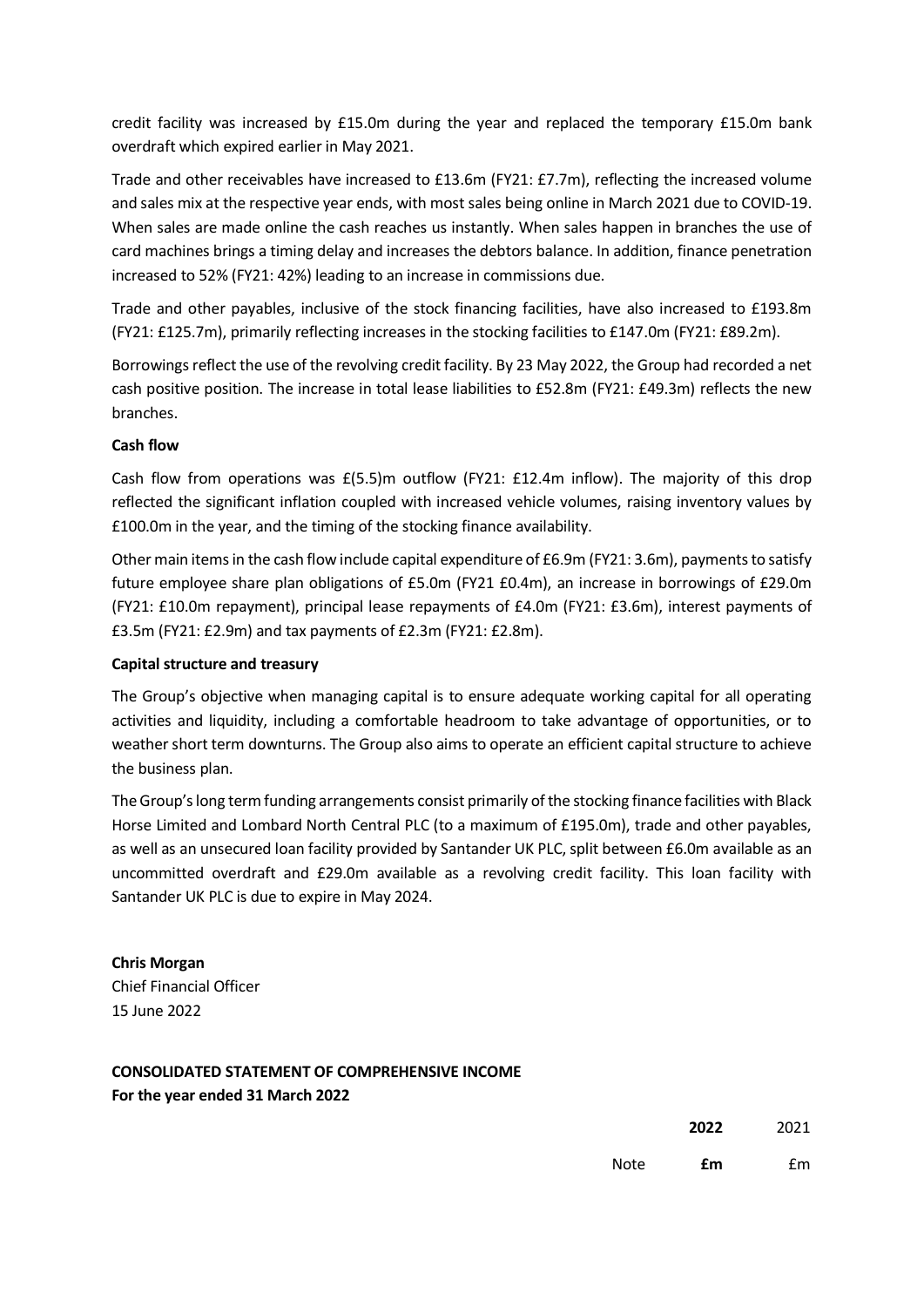| Revenue                                                                | 3 | 1,322.3   | 721.4   |
|------------------------------------------------------------------------|---|-----------|---------|
| Cost of sales                                                          | 4 | (1,216.0) | (658.9) |
| <b>Gross profit</b>                                                    |   | 106.3     | 62.5    |
| Operating expenses                                                     | 4 | (81.3)    | (49.9)  |
| <b>Operating profit</b>                                                |   | 25.0      | 12.6    |
| Finance expense                                                        |   | (3.5)     | (2.9)   |
| <b>Profit before taxation</b>                                          |   | 21.5      | 9.7     |
| Income tax expense                                                     | 5 | (4.6)     | (2.1)   |
| Profit for the year                                                    |   | 16.9      | 7.6     |
| Other comprehensive income and expenses:                               |   |           |         |
| Other comprehensive expense                                            | 5 | (0.2)     |         |
| Total comprehensive income for the year attributable to equity holders |   | 16.7      | 7.6     |
| Earnings per share attributable to equity holders of the parent        |   |           |         |
| <b>Basic</b>                                                           | 6 | 18.7p     | 8.4p    |
| Diluted                                                                | 6 | 18.7p     | 8.4p    |

The Group's activities all derive from continuing operations.

# **CONSOLIDATED BALANCE SHEET**

**For the year ended 31 March 2022**

|                                 |             | 2022  | 2021                     |
|---------------------------------|-------------|-------|--------------------------|
|                                 | <b>Note</b> | f'm   | £m                       |
| <b>ASSETS</b>                   |             |       |                          |
| <b>Non-current assets</b>       |             |       |                          |
| Property, plant and equipment   |             | 10.9  | 16.1                     |
| Right-of-use assets             |             | 46.7  | 43.6                     |
| Intangible assets               |             | 0.6   | $\overline{\phantom{a}}$ |
| Deferred tax asset              |             | 1.0   | 1.2                      |
| <b>Total non-current assets</b> |             | 59.2  | 60.9                     |
| <b>Current assets</b>           |             |       |                          |
| Assets held for sale            |             | 9.2   |                          |
| Inventories                     |             | 228.4 | 128.4                    |
| Trade and other receivables     |             | 13.6  | 7.7                      |
| Current tax receivable          |             |       | 1.7                      |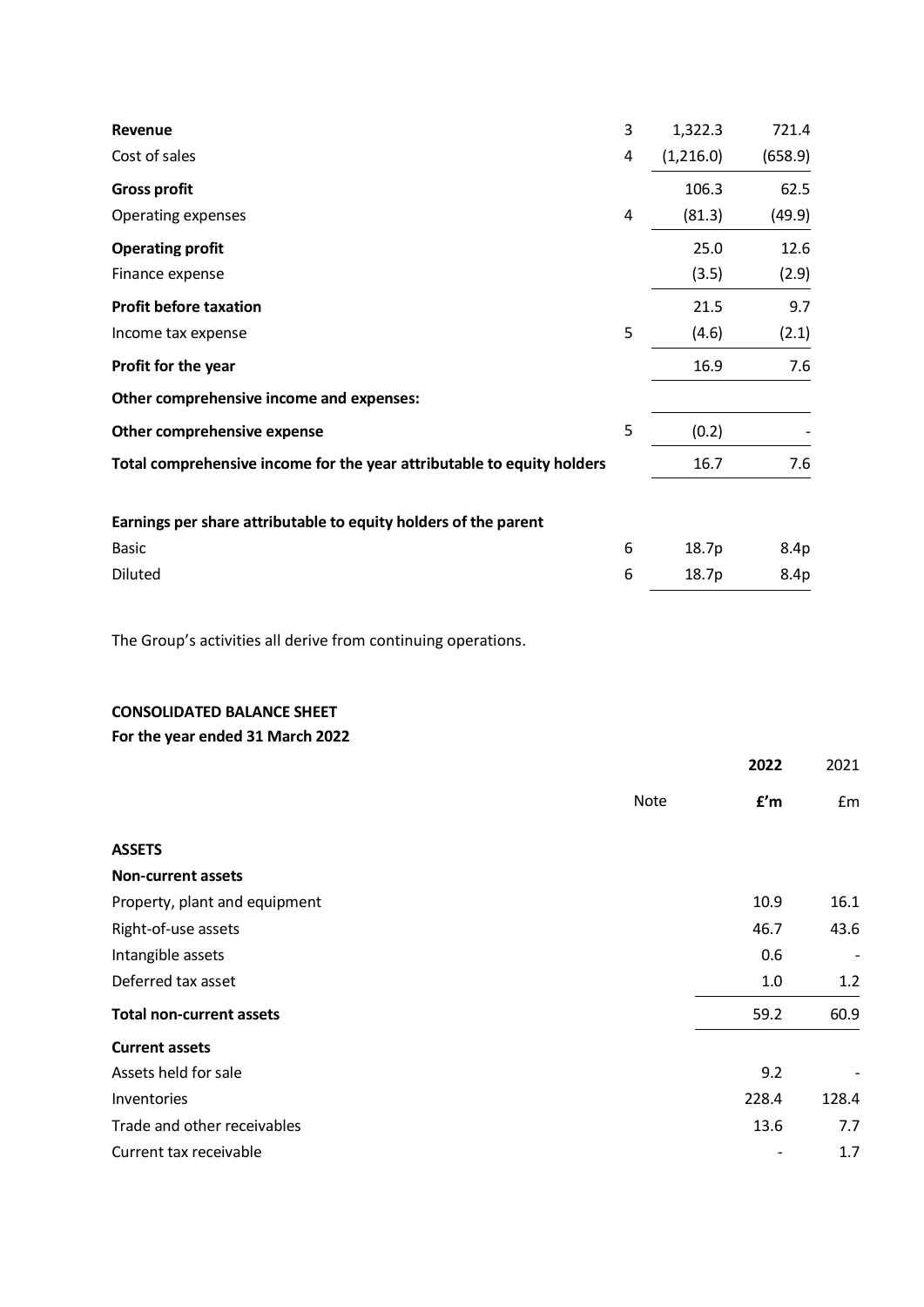| Cash and cash equivalents                                |                | 7.8     | 6.0     |
|----------------------------------------------------------|----------------|---------|---------|
| <b>Total current assets</b>                              |                | 259.0   | 143.8   |
| <b>TOTAL ASSETS</b>                                      |                | 318.2   | 204.7   |
| <b>LIABILITIES</b>                                       |                |         |         |
| <b>Current liabilities</b>                               |                |         |         |
| Trade and other payables, excluding contract liabilities |                | (193.8) | (125.7) |
| Borrowings                                               | $\overline{7}$ | (29.0)  |         |
| Lease liabilities                                        |                | (3.3)   | (2.4)   |
| <b>Current tax liabilities</b>                           |                | (0.6)   |         |
| Provisions                                               |                | (0.1)   | (0.1)   |
| <b>Total current liabilities</b>                         |                | (226.8) | (128.2) |
| Net current assets                                       |                | 32.2    | 15.6    |
| <b>Non-current liabilities</b>                           |                |         |         |
| Lease liabilities                                        |                | (49.5)  | (46.9)  |
| Provisions                                               |                | (2.5)   | (2.0)   |
| <b>Total non-current liabilities</b>                     |                | (52.0)  | (48.9)  |
| <b>TOTAL LIABILITIES</b>                                 |                | (278.8) | (177.1) |
| <b>NET ASSETS</b>                                        |                | 39.4    | 27.6    |
| <b>EQUITY</b>                                            |                |         |         |
| Called up share capital                                  | 8              | 0.9     | 0.9     |
| Capital redemption reserve                               |                | 0.1     | 0.1     |
| Capital reorganisation reserve                           |                | (0.8)   | (0.8)   |
| EBT reserve                                              |                | (4.7)   | (0.1)   |
| Retained earnings                                        |                | 43.9    | 27.5    |
| <b>TOTAL EQUITY</b>                                      |                | 39.4    | 27.6    |

# **CONSOLIDATED STATEMENT OF CHANGES IN EQUITY For the year ended 31 March 2022**

|             |               | Capital | Capital                   |                                           |                 |    |
|-------------|---------------|---------|---------------------------|-------------------------------------------|-----------------|----|
|             | Called up     |         | redemption reorganisation |                                           | <b>Retained</b> |    |
| <b>Note</b> | share capital | reserve |                           | reserve EBT reserve earnings Total equity |                 |    |
|             | £m            | £m      | £m                        | £m                                        | £m              | £m |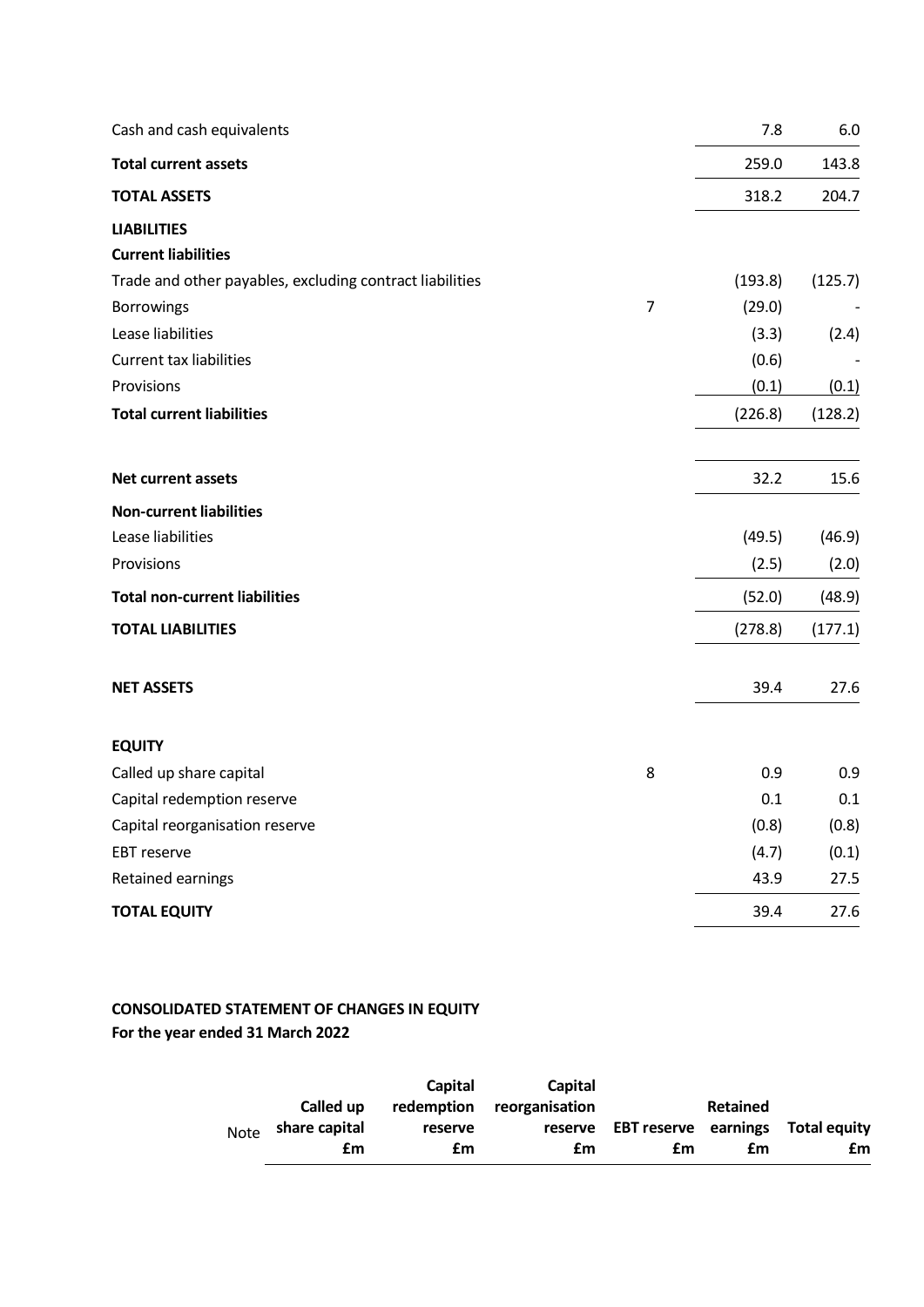| <b>Balance at 1</b><br><b>April 2020</b>                              | 0.9 | 0.1     | (0.8) |       | 20.0  | 20.2  |
|-----------------------------------------------------------------------|-----|---------|-------|-------|-------|-------|
| Profit for the<br>year                                                |     |         |       |       | 7.6   | 7.6   |
| Other<br>comprehensive<br>income for the<br>year                      |     |         |       |       |       |       |
| Total<br>comprehensive<br>income for the<br>year                      |     |         |       |       | 7.6   | 7.6   |
| <b>Transactions</b><br>with owners in<br>their capacity<br>as owners: |     |         |       |       |       |       |
| Share-based<br>payments                                               |     |         |       |       | 0.2   | 0.2   |
| <b>EBT</b> share<br>purchases and<br>commitments                      |     |         |       | (0.4) |       | (0.4) |
| Share-based<br>compensation<br>options<br>satisfied<br>through the    |     |         |       |       |       |       |
| EBT                                                                   |     |         |       | 0.3   | (0.3) |       |
|                                                                       |     |         |       | (0.1) | (0.1) | (0.2) |
| <b>Balance at 31</b><br><b>March 2021</b>                             | 0.9 | $0.1\,$ | (0.8) | (0.1) | 27.5  | 27.6  |
| Profit for the<br>year                                                |     |         |       |       | 16.9  | 16.9  |
| Other<br>comprehensive<br>expense for the<br>year                     |     |         |       |       | (0.2) | (0.2) |
| Total<br>comprehensive                                                |     |         |       |       | 16.7  | 16.7  |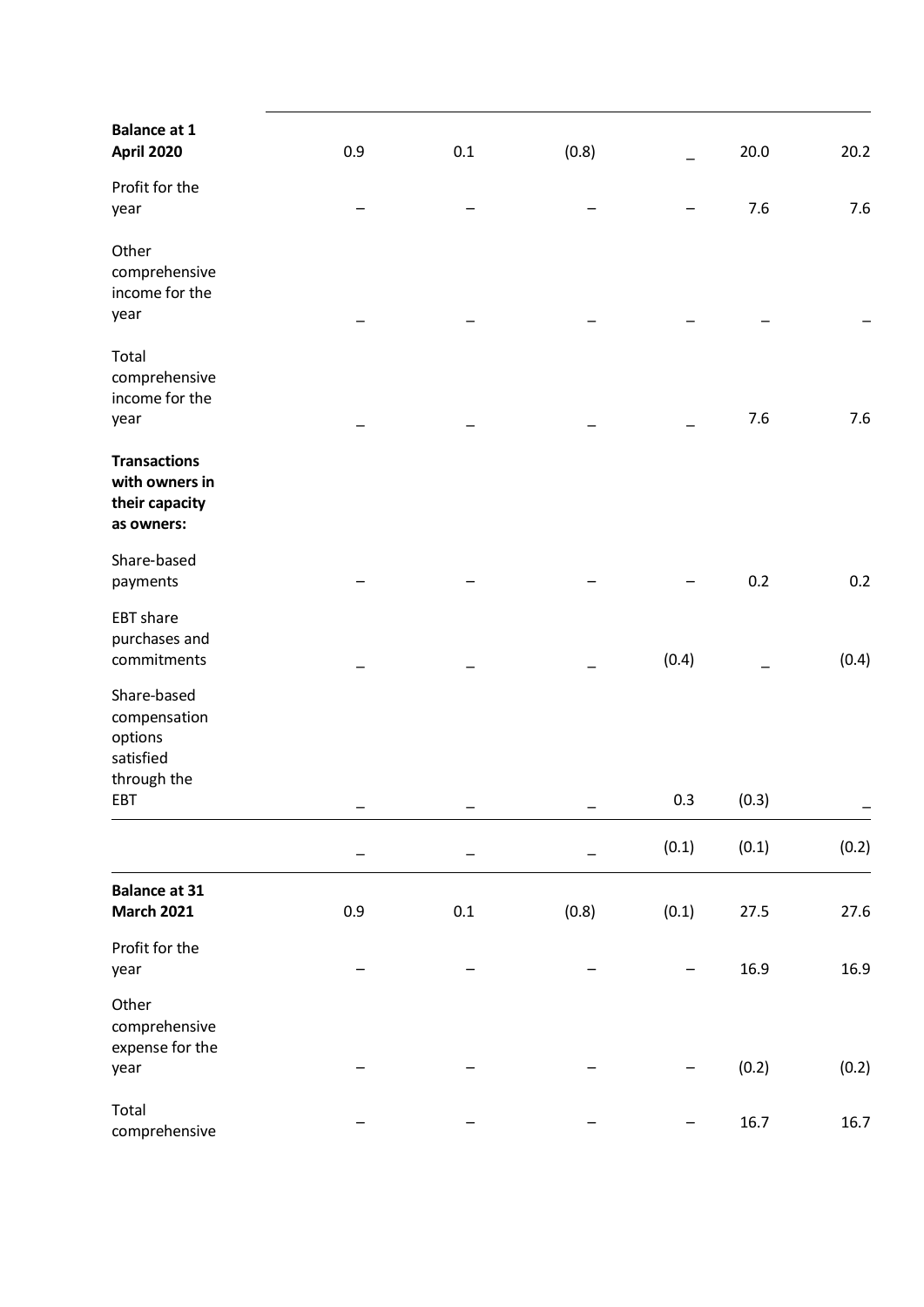income for the year

| <b>Transactions</b><br>with owners in<br>their capacity<br>as owners: |     |     |       |       |       |       |
|-----------------------------------------------------------------------|-----|-----|-------|-------|-------|-------|
| Share-based<br>payments                                               |     |     |       |       | 0.1   | 0.1   |
| <b>EBT</b> share<br>purchases and<br>commitments                      |     |     |       | (5.0) |       | (5.0) |
| Share-based<br>compensation<br>options<br>satisfied                   |     |     |       |       |       |       |
| through the<br>EBT                                                    |     |     |       | 0.4   | (0.4) |       |
|                                                                       |     |     |       | (4.6) | (0.3) | (4.9) |
| <b>Balance at 31</b><br><b>March 2022</b>                             | 0.9 | 0.1 | (0.8) | (4.7) | 43.9  | 39.4  |

# **CONSOLIDATED CASH FLOW STATEMENT For the year ended 31 March 2022**

|                                                                                     |             | 2022   | 2021          |
|-------------------------------------------------------------------------------------|-------------|--------|---------------|
|                                                                                     | <b>Note</b> | £m     | $\mathsf{fm}$ |
| Cash flows from operating activities                                                |             |        |               |
| Cash (used in) / generated from operations                                          | 10          | (5.5)  | 12.4          |
| Interest paid on borrowings and financing facilities                                |             | (1.8)  | (1.3)         |
| Interest paid on lease liabilities                                                  |             | (1.7)  | (1.6)         |
| Income tax paid                                                                     |             | (2.3)  | (2.8)         |
| Net cash (used in) / generated from operating activities                            |             | (11.3) | 6.7           |
| Cash flows from investing activities                                                |             |        |               |
| Purchases of property, plant and equipment and intangible assets                    |             | (6.9)  | (3.6)         |
| Proceeds from disposal of property, plant and equipment and right-of-<br>use assets |             |        | 6.1           |
| Net cash (used in) / generated from investing activities                            |             | (6.9)  | 2.5           |
| Cash flows from financing activities                                                |             |        |               |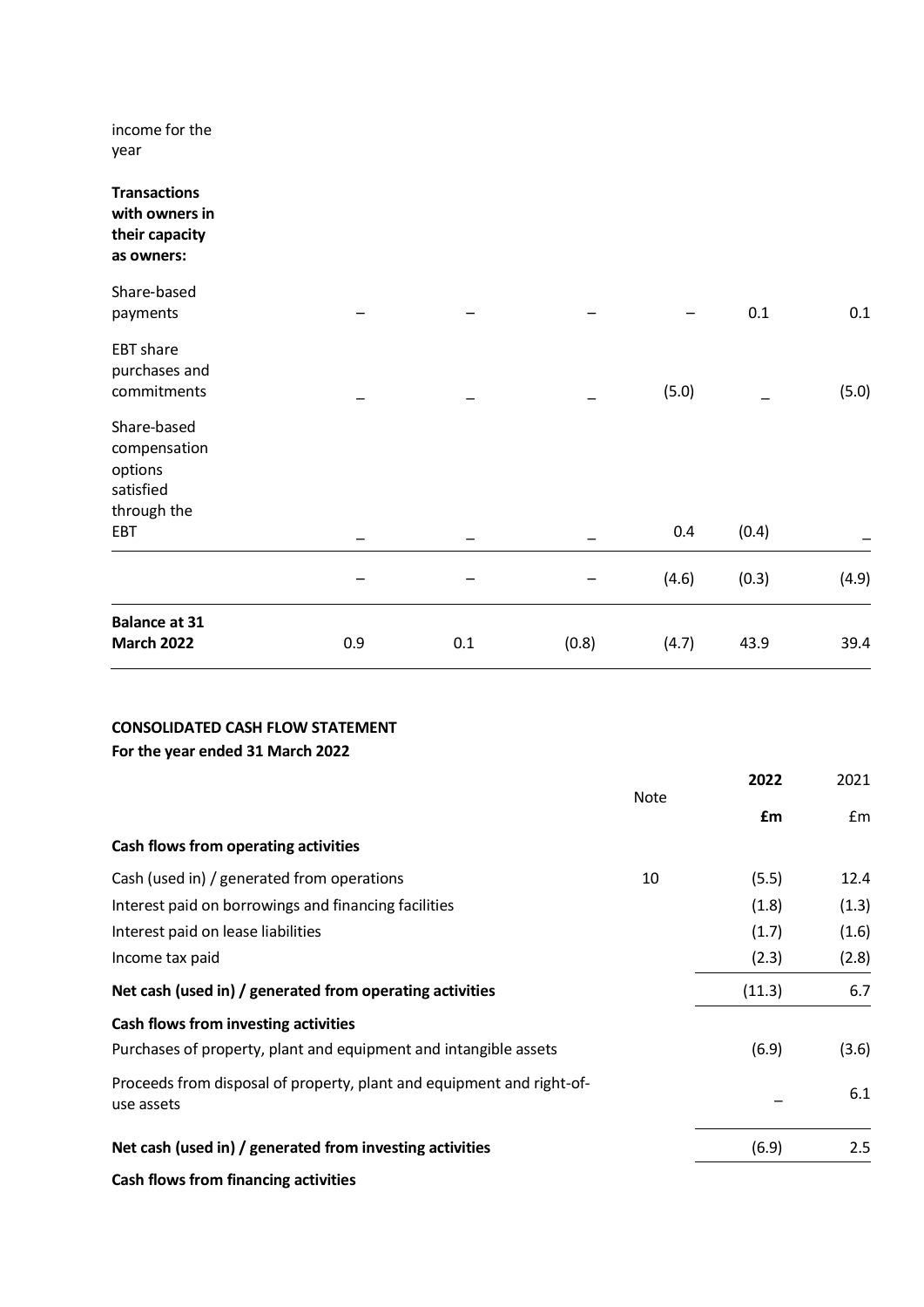| Payments to satisfy employee share plan obligations      | (5.0) | (0.4)  |
|----------------------------------------------------------|-------|--------|
| Repayment of leases                                      | (4.0) | (3.6)  |
| Proceeds from / (repayment of) borrowings                | 29.0  | (10.0) |
| Net cash generated from / (used in) financing activities | 20.0  | (14.0) |
| Net increase / (decrease) in cash and cash equivalents   | 1.8   | (4.8)  |
| Cash and cash equivalents at the beginning of the year   | 6.0   | 10.8   |
| Cash and cash equivalents at end of year                 | 7.8   | 6.0    |
| Net cash and cash equivalents comprises: Cash at bank    | 7.8   | 6.0    |

# **1. General information**

Motorpoint Group Plc (the Company) is incorporated and domiciled in the United Kingdom under the Companies Act 2006.

The Company is a public company limited by shares and is listed on the London Stock Exchange; the address of the registered office is Champion House, Stephensons Way, Derby, England, United Kingdom, DE21 6LY. The consolidated financial statements of the Group as at and for the year ended 31 March 2022 comprise the Company, all of its subsidiaries and the Motorpoint Group Plc Employee Benefit Trust (the 'EBT'), together referred to as the Group. This financial information is presented in pounds sterling because that is the currency of the primary economic environment in which the Group operates.

# **Going concern**

The financial statements are prepared on a going concern basis. The Group regularly reviews market and financial forecasts and has reviewed its trading prospects in its key markets. During the year significant vehicle inflation impacted stock valuations, and we accordingly negotiated increases in our stocking facilities from £106.0m at the start of year to £195.0m by year end. The last tranche of this increase was £30.0m, and this was made available in the last week of the financial year. Accordingly, this was used in the early part of FY23 to reduce the utilised revolving credit facility balance of £29.0m as at the year end. This revolving credit facility was increased by £15.0m during the year and replaced the temporary £15.0m bank overdraft which expired earlier in May 2021.

The Board has reviewed the latest forecasts of the Group, including the impact of multiple scenarios, and considered the obligations of the financing arrangements.

For the purpose of considering going concern the Group focuses on a period of at least 12 months from the point of signing the accounts.

The Board has considered a severe but plausible downside scenario in considering the going concern status of the Group, reducing volumes and prices, and increasing interest rates and comparing with headroom available against banking covenants and liquid resources required to continue trading. Taking the base case three-year forecast as the starting point, even when applying a 25% reduction to revenue, as well as a substantial increase in interest costs, the covenants were not breached, and liquid resources were not depleted. In this model, operating costs were not flexed outside of built-in inflationary increases, as in the event of a significant downturn, the Board would take mitigating measures to reduce operating costs which would create further headroom.

The Directors have made use of the post year end trading performance to provide additional insight into the continuing viability of the business. While only a short period has passed since the year end, this evidence adds further comfort to the continuing strength of the Group in an active market. Given the continued historical liquidity of the Group and sufficiency of reserves and cash in the stressed scenarios modelled, the Board has concluded that the Group has adequate resources to continue in operational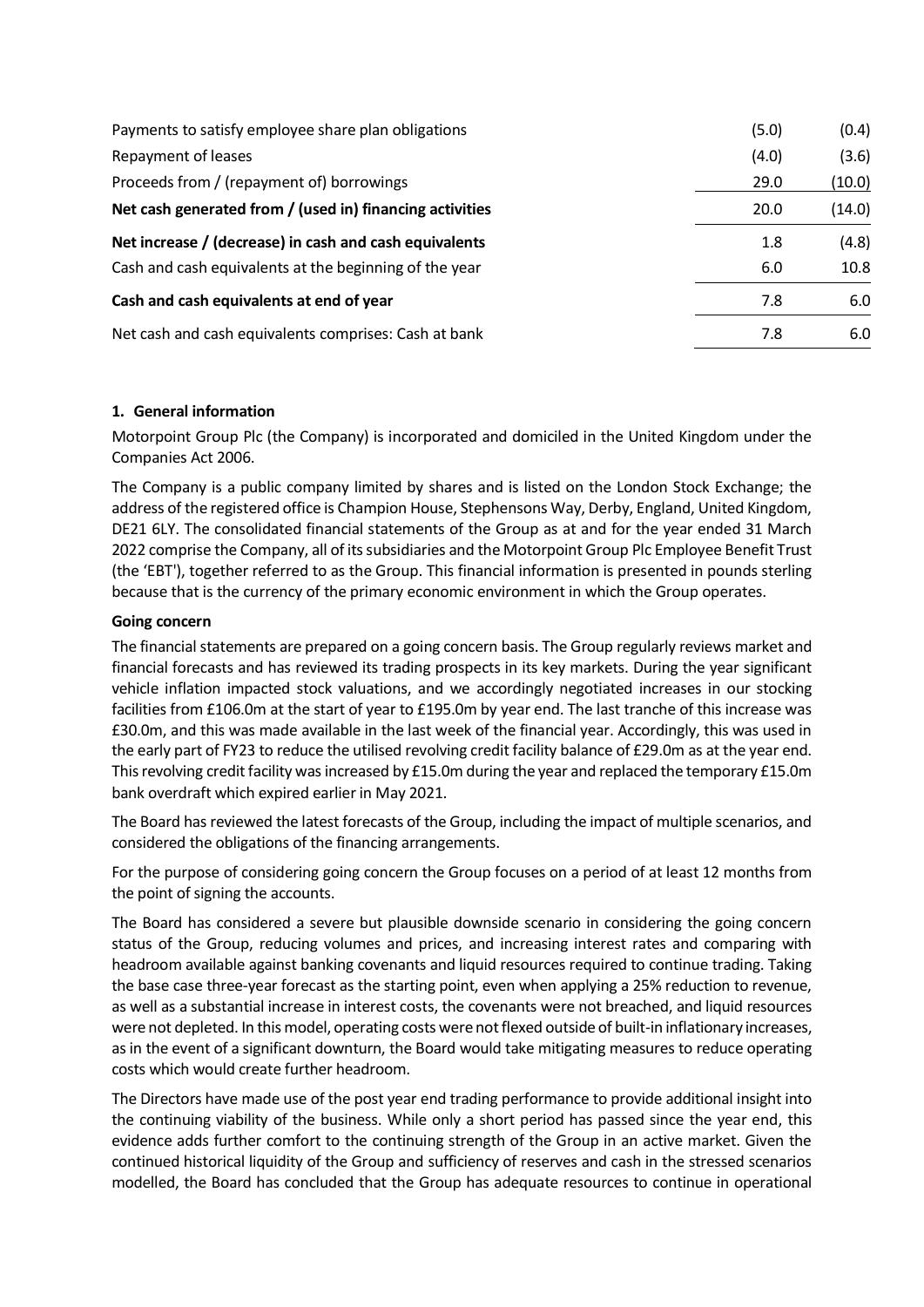existence over the going concern period and into the foreseeable future thereafter. Accordingly, they continue to adopt the going concern basis in preparing the consolidated financial statements.

#### **New standards, amendments and interpretations adopted by the Group**

The Group has not early-adopted standards, interpretations or amendments that have been issued but are not mandatory for 31 March 2022 reporting periods.

The following amended standards and interpretations effective for the current financial year, have been applied and have not had a significant impact on the Group's consolidated financial statements in the current or future reporting periods and on foreseeable future transactions.

- Interest Rate Benchmark Reform Amendments to IFRS 7, IFRS 4 and IFRS 16;
- Amendments to UK and Republic of Ireland accounting standards UK exit from the European Union.

#### **Basis of preparation**

The financial information set out in this document does not constitute the statutory financial statements of the Group for the year end 31 March 2022 within the meaning of Section 434 of the Companies Act 2006 but is derived from the Annual Report and Accounts 2022. This financial information is prepared in accordance with UK-adopted International Accounting Standards and the requirements of the Companies Act 2006 as applicable to companies reporting under those standards. The auditors have reported on the annual financial statements included within the Annual Report and Accounts 2022 and issued an unqualified opinion and the auditor's report did not contain a statement under section 498 of the Companies Act 2006.

The financial statements for the year ended 31 March 2021 have been delivered to the Registrar of Companies and the auditor's report was unqualified and did not contain a statement under section 498 of the Companies Act 2006.

#### **Basis of consolidation**

The consolidated financial statements incorporate the financial statements of the Company, entities controlled by the Company (its subsidiaries) and the Motorpoint Group Plc Employee Benefit Trust made up to 31 March each year.

The EBT is consolidated on the basis that the Company has control, thus the assets and liabilities of the EBT are included in the Balance Sheet and shares held by the EBT in the Company are presented as a deduction from equity. The EBT has been solely set up for the purpose of issuing shares to Group employees to satisfy awards under the various share-based schemes and has no ability to access or use assets, or settle liabilities, of the Group.

Subsidiaries are all entities over which the Group has control. The Group controls an entity when the Group is exposed to, or has rights to, variable returns from its involvement with the entity and has the ability to affect those returns through its power over the entity. Subsidiaries are fully consolidated from the date on which control is transferred to the Group. They are deconsolidated from the date that control ceases. Intercompany transactions and balances between Group companies are eliminated on consolidation.

# **2. Segmental reporting**

The Group has prepared segmental reporting in accordance with IFRS 8 'Operating Segments'. During the year the information presented to the Board has changed to reflect the different product mix and rates of growth which are expected to continue in the future between the wholesale and the retail revenue streams. Segmental information is presented on the same basis as the management reporting. An operating segment is a component of the business where discrete financial information is available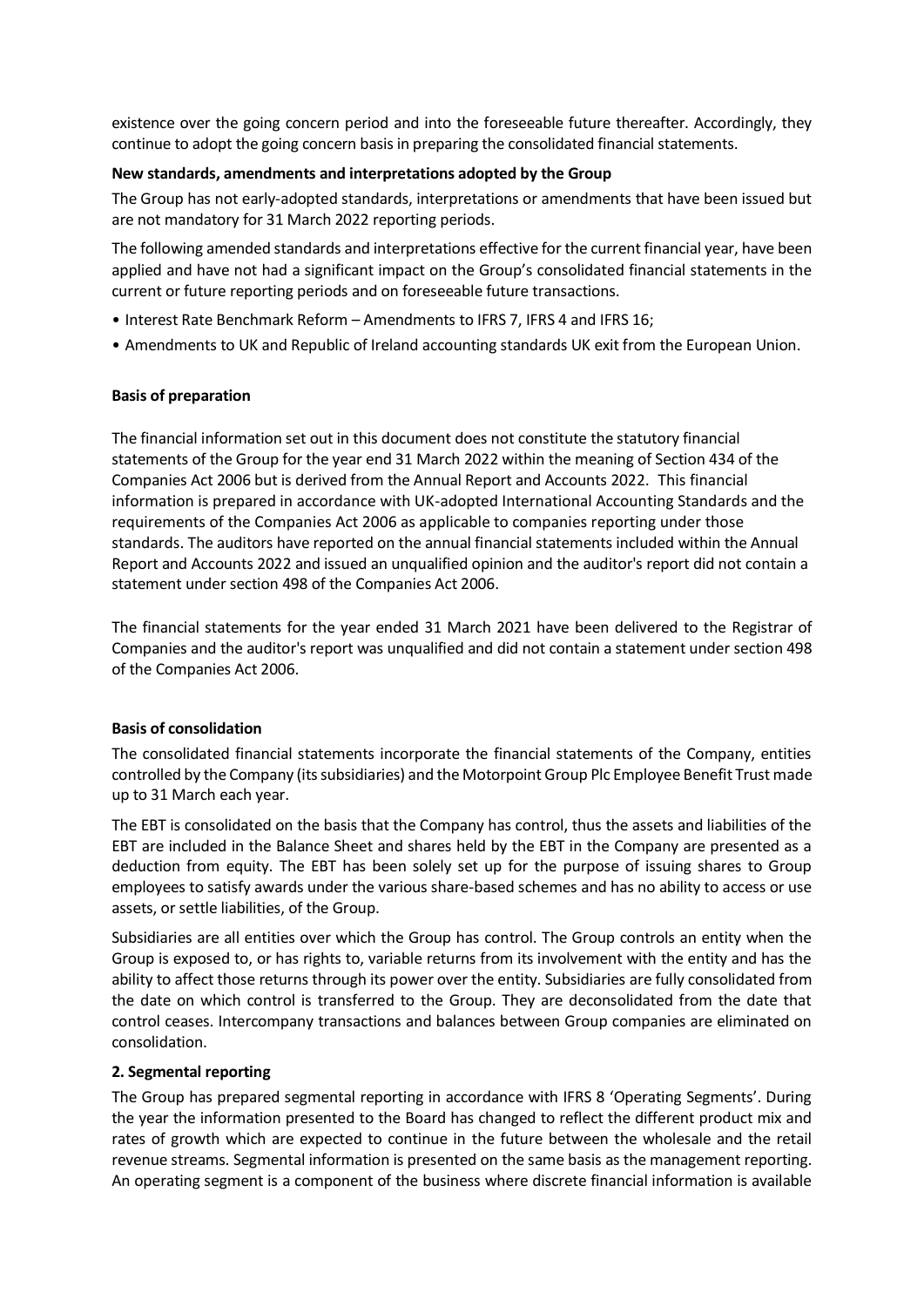and the operating results are regularly reviewed by the Group's chief operating decision maker to make decisions about resources to be allocated to the segment and to assess its performance.

Operating segments are aggregated into reporting segments to combine those with similar characteristics. The Group's reportable operating segment is considered to be the United Kingdom operations. The Group's chief operating decision maker is considered to be the Board of Directors.

The Group operates its omnichannel vehicle retailer offering through a branch network and separate financial information is prepared for these individual branch operations. These branches are considered separate 'cash-generating units' for impairment purposes. However, it is considered that the nature of the operations and products is similar and they all have similar long term economic characteristics and the Group has applied the aggregation criteria of IFRS 8. In addition, the Group operates an independent trade car auction site offering a business-to-business entirely online auction market place platform which is assessed by the Board as a separate operation and thus there are two reportable segments: Motorpoint brand and Auction4Cars.com.

| Revenue             | 1,112.3   | 593.8   | 210.0   | 127.6   | 1,322.3   | 721.4   |
|---------------------|-----------|---------|---------|---------|-----------|---------|
| Cost of sales       | (1,021.3) | (539.7) | (194.7) | (119.2) | (1,216.0) | (658.9) |
| <b>Gross profit</b> | 91.0      | 54.1    | 15.3    | 8.4     | 106.3     | 62.5    |

# **3. Revenue recognition**

.

Revenue represents amounts chargeable, net of value added tax, in respect of the sale of goods and services to customers. Revenue is measured at the fair value of the consideration receivable, when it can be reliably measured, and the specified recognition criteria for the sales type has been met. The transaction price is determined based on periodically reviewed prices and are separately identified on the customer's invoice. There are no estimates of variable consideration.

The transaction price for motor vehicles and motor related services is at fair value as if each of those products are sold individually.

# **(i) Sales of motor vehicles**

Revenue from sale of motor vehicles is recognised when the control has passed; that is, when the vehicle has been collected by, or delivered to, the customer. Payment of the transaction price is due immediately when the customer purchases the vehicle. Sales of accessories, such as mats, are recognised in the same way.

# **(ii) Sales of motor related services and commissions**

Motor related services sales include commissions on finance introductions, extended guarantees and vehicle asset protection as well as the sale of paint protection products. Sales of paint protection products are recognised when the control has passed; that is, the protection has been applied and the product is supplied to the customer.

Vehicle extended guarantees where the Group is contractually responsible for future claims are accounted for by deferring the guarantee income received along with direct selling costs, and then releasing the income on a straight line basis over the remaining life of the guarantee. Costs in relation to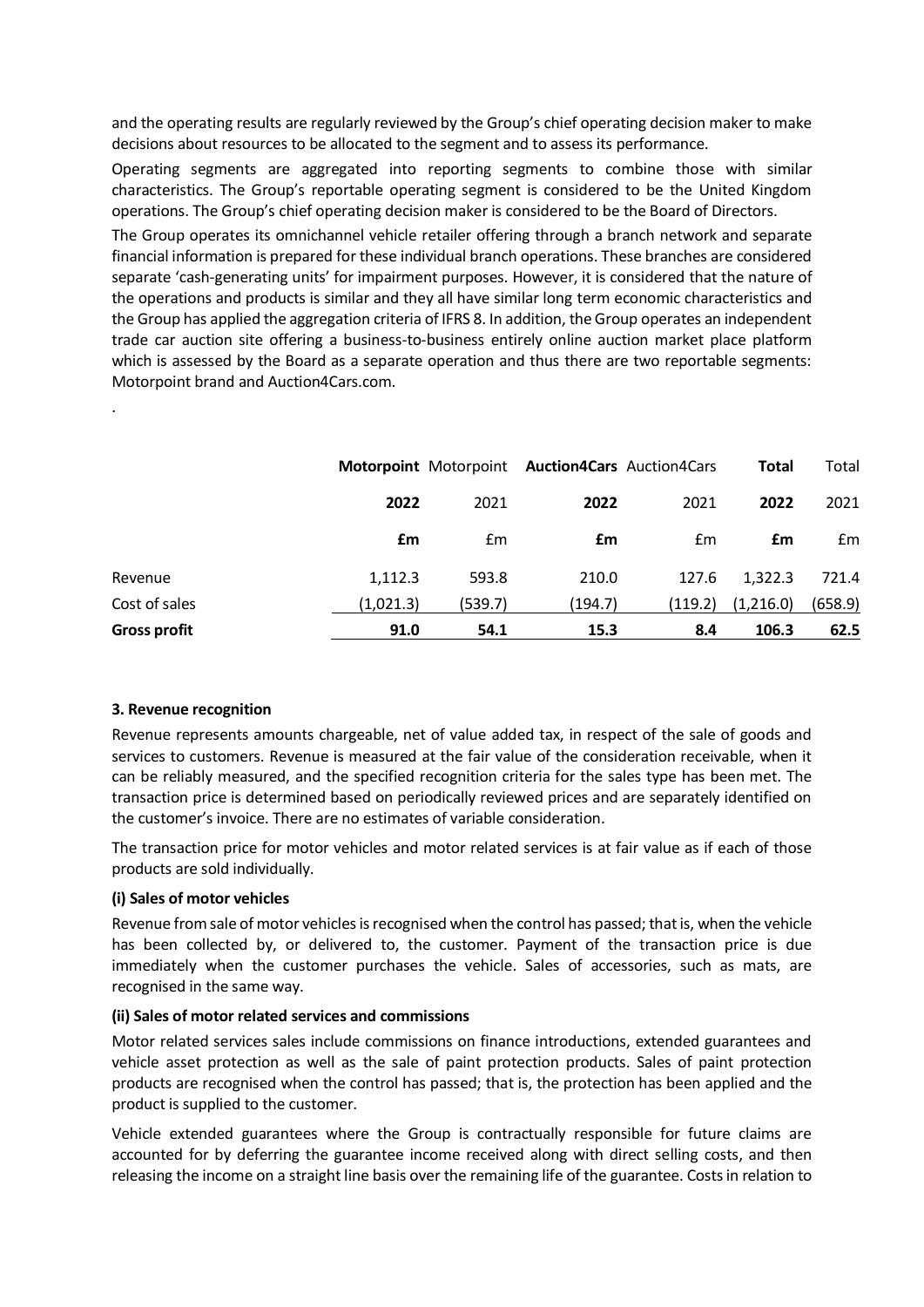servicing the extended guarantee income are expensed to the statement of comprehensive income as incurred. The Group has not sold any of these policies in the current or prior period but continues to release income in relation to legacy sales.

Vehicle extended guarantees and asset protection ('GAP insurance') where the Group is not contractually responsible for future claims, are accounted for by recognising the commissions attributable to Motorpoint at the point of sale to the customer.

Where the Group receives finance commission income, primarily arising when the customer uses thirdparty finance to purchase the vehicle, the Group recognises such income on an 'as earned' basis.

The assessment is based on whether the Group controls the specific goods and services before transferring them to the end customer, rather than whether it has exposure to significant risks and rewards associated with the sale of goods or services.

|                                                                                                                         | 2022       | 2021  |
|-------------------------------------------------------------------------------------------------------------------------|------------|-------|
|                                                                                                                         | <b>f</b> m | £m    |
| Revenue from sale of motor vehicles                                                                                     | 1,253.1    | 687.5 |
| Revenue from motor related services and commissions                                                                     | 62.9       | 29.0  |
| Revenue recognised included in deferred income at the beginning of the year - Sale<br>of motor vehicles                 | 3.3        | 1.7   |
| Revenue recognised included in deferred income at the beginning of the year -<br>Motor related services and commissions | 3.0        | 3.0   |
| Revenue recognised included in the contract liability balance at the beginning of the                                   |            |       |
| year<br>-Extended guarantee income                                                                                      |            | 0.2   |
| <b>Total revenue</b>                                                                                                    | 1,322.3    | 721.4 |
| 4. Operating profit                                                                                                     |            |       |
|                                                                                                                         | 2022       | 2021  |
| Operating profit include the effect of charging:                                                                        | £m         | £m    |
| Inventory recognised as expense                                                                                         | 1,210.7    | 654.9 |
| Write down of inventories recognised as an expense                                                                      | 1.0        | 0.2   |
| Employee benefit expense                                                                                                | 34.7       | 25.6  |
| Depreciation of property, plant and equipment and right-of-use assets                                                   | 7.3        | 5.7   |
| Expense on short term and low value leases                                                                              | 0.4        | 0.2   |
| Loss on disposal of property, plant and equipment                                                                       |            | 0.1   |
| <b>Total expenses comprise:</b>                                                                                         | 2022       | 2021  |
| Cost of sales                                                                                                           | 1,216.0    | 658.9 |
| Operating expenses:                                                                                                     |            |       |
| Selling and distribution expenses                                                                                       | 28.6       | 13.9  |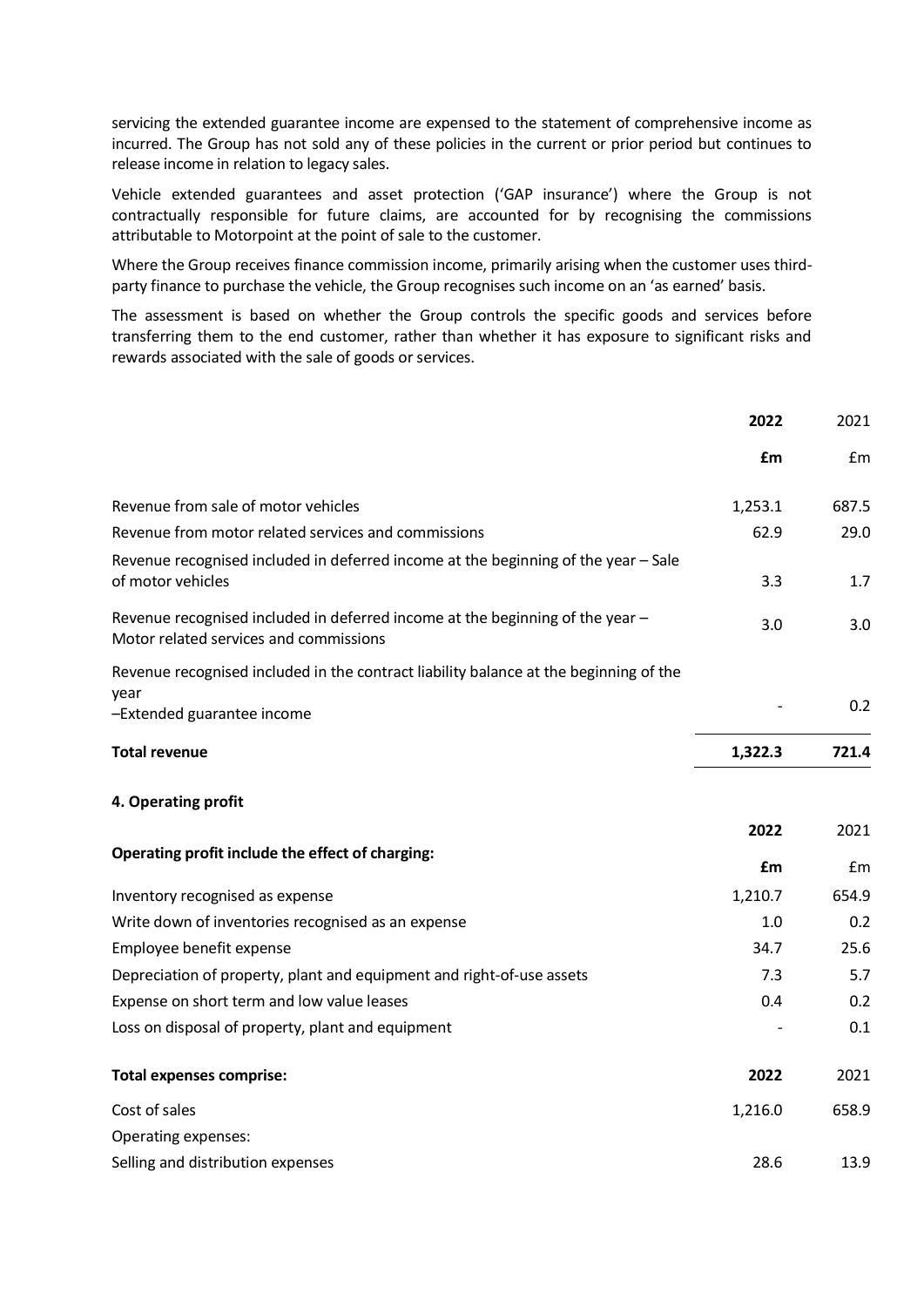| Administrative expenses | 52.7    | 36.0  |
|-------------------------|---------|-------|
| Total expenses          | 1.297.3 | 708.8 |

Receipts associated with the Job Retention Scheme of £0.1m which related to April 2021 were repaid in full to HMRC before the end of the year (FY21: £3.9m claimed).

# **5. Taxation**

| 2022  | 2021 |
|-------|------|
| £m    | £m   |
|       |      |
| 4.3   | 2.0  |
| 0.3   |      |
| 4.6   | 2.0  |
|       |      |
| 0.2   | 0.1  |
| (0.2) |      |
|       | 0.1  |
| 4.6   | 2.1  |
|       |      |

# **Reconciliation of the total tax charge**

The tax charge in the statement of comprehensive income in the year differs from the charge which would result from the standard rate of corporation tax in the UK of 19% (FY21: 19%):

|                                                                                   | 2022  | 2021 |
|-----------------------------------------------------------------------------------|-------|------|
| Profit before taxation                                                            | 21.5  | 9.7  |
| Profit before taxation at the standard rate of corporation tax of 19% (FY21: 19%) | 4.1   | 1.8  |
| Tax effect of:                                                                    |       |      |
| - Fixed asset differences                                                         | 0.3   | 0.3  |
| - Expenses not deductible for tax purposes                                        | 0.1   |      |
| - Adjustment in respect of prior years                                            | 0.3   |      |
| - Re-measurement of deferred tax for changes in tax rates                         | (0.2) |      |
| Tax charge in the consolidated statement of comprehensive income                  | 4.6   | 2.1  |

A tax payable balance of £0.6m (FY21: tax receivable balance of £1.7m) is included within current liabilities (FY21: current assets) as a result of the timing of the payments on account to HMRC.

**2022** 2021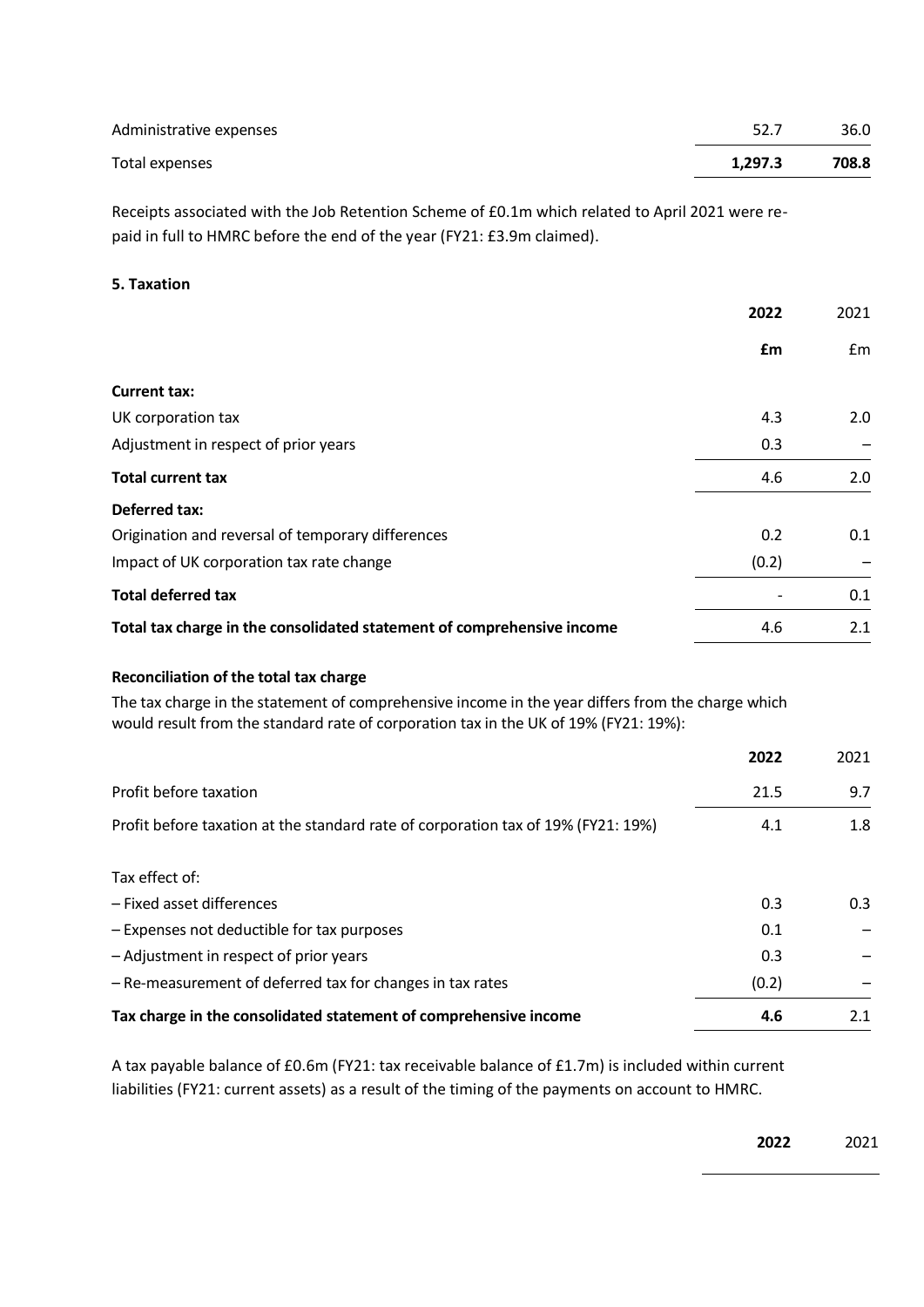|                                                                                                                                                                | £m    | £m |
|----------------------------------------------------------------------------------------------------------------------------------------------------------------|-------|----|
| Aggregate current and deferred tax arising in the reporting period and recognised in<br>other comprehensive income and directly debited or credited to equity: |       |    |
| - Deferred tax: Re-measurement of deferred tax for changes in tax rates                                                                                        | (0.2) |    |
| - Deferred tax: Adjustment in respect of prior years                                                                                                           | 0.4   |    |
| Tax charge in the statement of comprehensive income                                                                                                            | 0.2   |    |

# **Factors affecting current and future tax charges**

An increase in the UK corporation rate from 19% to 25% (effective 1 April 2023) was substantively enacted on 24 May 2021. As at the balance sheet date of the 31 March 2022 the deferred tax asset has been calculated based on these rates, reflecting the expected timing of reversal of the related temporary differences (FY21: 19%).

# **6. Earnings per share ("EPS")**

Basic and diluted EPS are calculated by dividing the earnings attributable to equity shareholders by the weighted average number of Ordinary Shares during the year.

|                                                                    | 2022   | 2021   |
|--------------------------------------------------------------------|--------|--------|
| Profit Attributable to Ordinary Shareholders (£m)                  | 16.9   | 7.6    |
| Weighted average number of Ordinary Shares in Issue ('000)         | 90.190 | 90,190 |
| Basic EPS (pence)                                                  | 18.7   | 8.4    |
| Diluted weighted average number of Ordinary Shares in Issue ('000) | 90.259 | 90,265 |
| Diluted EPS (pence)                                                | 18.7   | 8.4    |

The difference between the basic and diluted weighted average number of shares represents the dilutive effect of the currently operating schemes and the vested but not yet exercised options. This is shown in the reconciliation below.

The shares for the PSP20 scheme, RSA21 and RSA22 have performance criteria which have not been met so the options are not yet dilutive. There is a maximum of 1,142,392 additional options which have not been included in the dilutive calculation in relation to these schemes.

|                                                                                  | 2022   | 2021   |
|----------------------------------------------------------------------------------|--------|--------|
| Weighted average number of Ordinary Shares in Issue ('000)                       | 90.190 | 90.190 |
| Adjustment for share options ('000)                                              | 69     | 75     |
| Weighted average number of Ordinary Shares for diluted earnings per share ('000) | 90.259 | 90.265 |

**7. Borrowings**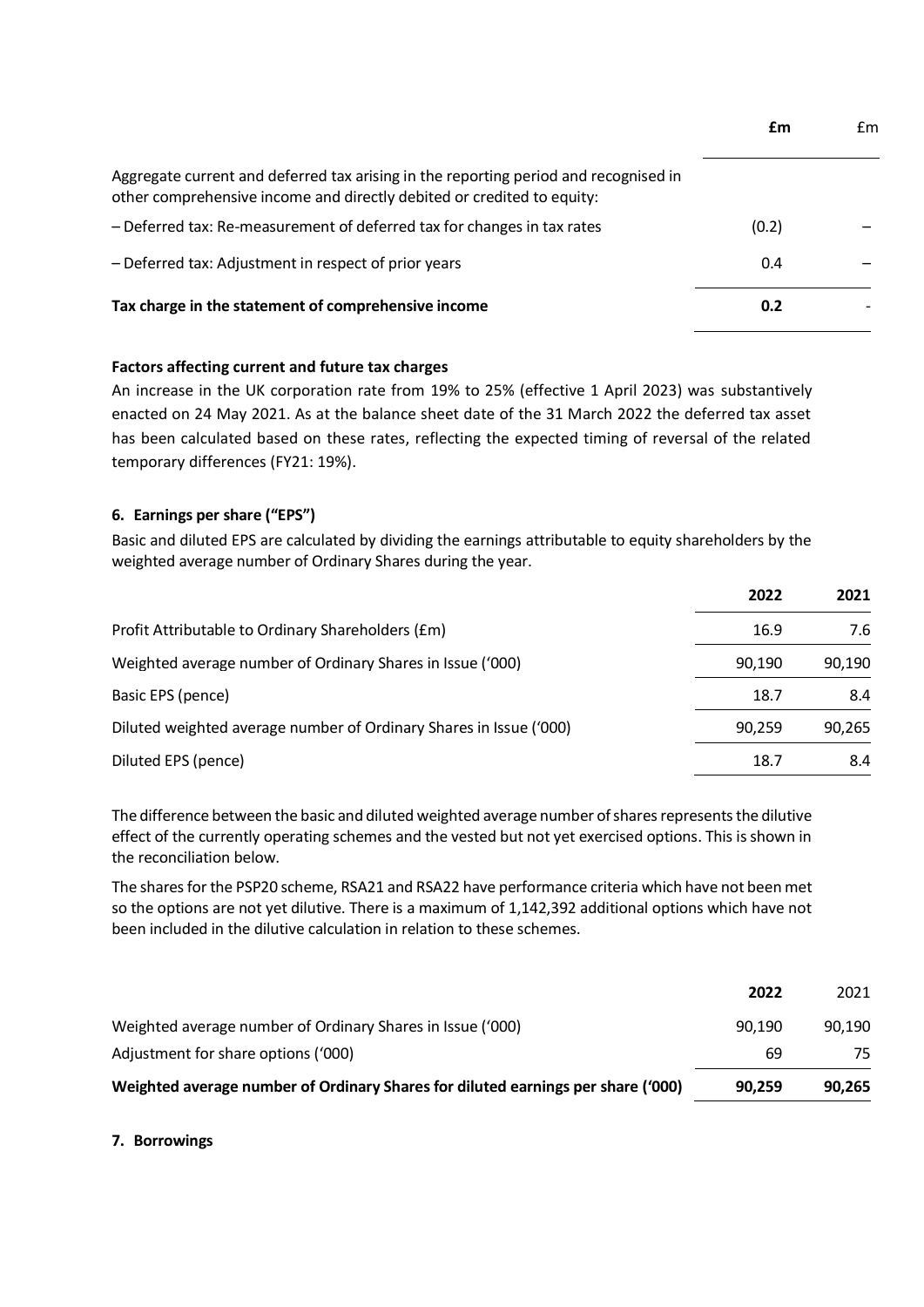The Group's available borrowings consist of an unsecured loan facility provided by Santander UK PLC, split between £6.0m available as an overdraft and £29.0m available as a revolving credit facility. A temporary 12 month £15.0m overdraft facility was agreed with Santander UK PLC in May 2020 to help support short term cash impacts, should it have been required during the pandemic. This temporary £15.0m overdraft facility expired in May 2021 and subsequently a £29.0m revolving credit facility was negotiated in January 2022. The revolving credit facility and the overdraft expire in May 2024. As at the reporting date £29.0m of the revolving credit facility (FY21: £Nil) and £Nil of the overdraft (FY21: £Nil) was drawn down. The terms of the revolving credit facility and overdraft require a full repayment for a period of at least one day or more in each financial year and half year with no less than one month between repayments.

The finance charge for utilising the facility is dependent on the Group's borrowing ratios as well as the base rate of interest in effect. During the year ended 31 March 2022 interest was charged at 1.4% (FY21: 1.4%) per annum. The interest charged for the year of £0.3m (FY21: £0.2m) has been expensed as a finance cost.

#### **8. Share capital**

|                                                               | 2022          |        | 2021   |        |
|---------------------------------------------------------------|---------------|--------|--------|--------|
|                                                               | <b>Number</b> | Amount | Number | Amount |
|                                                               | '000          | £m     | '000   | Em     |
| Allotted, called up and fully paid Ordinary Shares of 1p each |               |        |        |        |
| Balance at the end of the year $(1)$                          | 90,190        | 0.9    | 90,190 | 0.9    |

(1) Share buyback

There has been no share buyback during FY21 and FY22.

Since the commencement of the current share buyback programme in 2019 as at 31 March 2022, 615,000 shares have been bought back and cancelled representing 0.7% of the issued Ordinary Shares, at a cost of £1.8m.

There are currently no shares held in treasury for use to satisfy employee share plan obligations.

The Group does not have a limited amount of authorised capital.

# **9. Dividends**

During the year no dividends were paid (FY21: £Nil).

The Board has not proposed a final dividend (FY21: £Nil) for the year ended 31 March 2022.

# **10. Cash flow from operations**

|                                                         | 2022 | 2021          |
|---------------------------------------------------------|------|---------------|
|                                                         | £m   | $\mathsf{fm}$ |
| Profit for the year attributable to equity shareholders | 16.9 | 7.6           |
| Adjustments for:                                        |      |               |
| Taxation charge                                         | 4.6  | 2.1           |